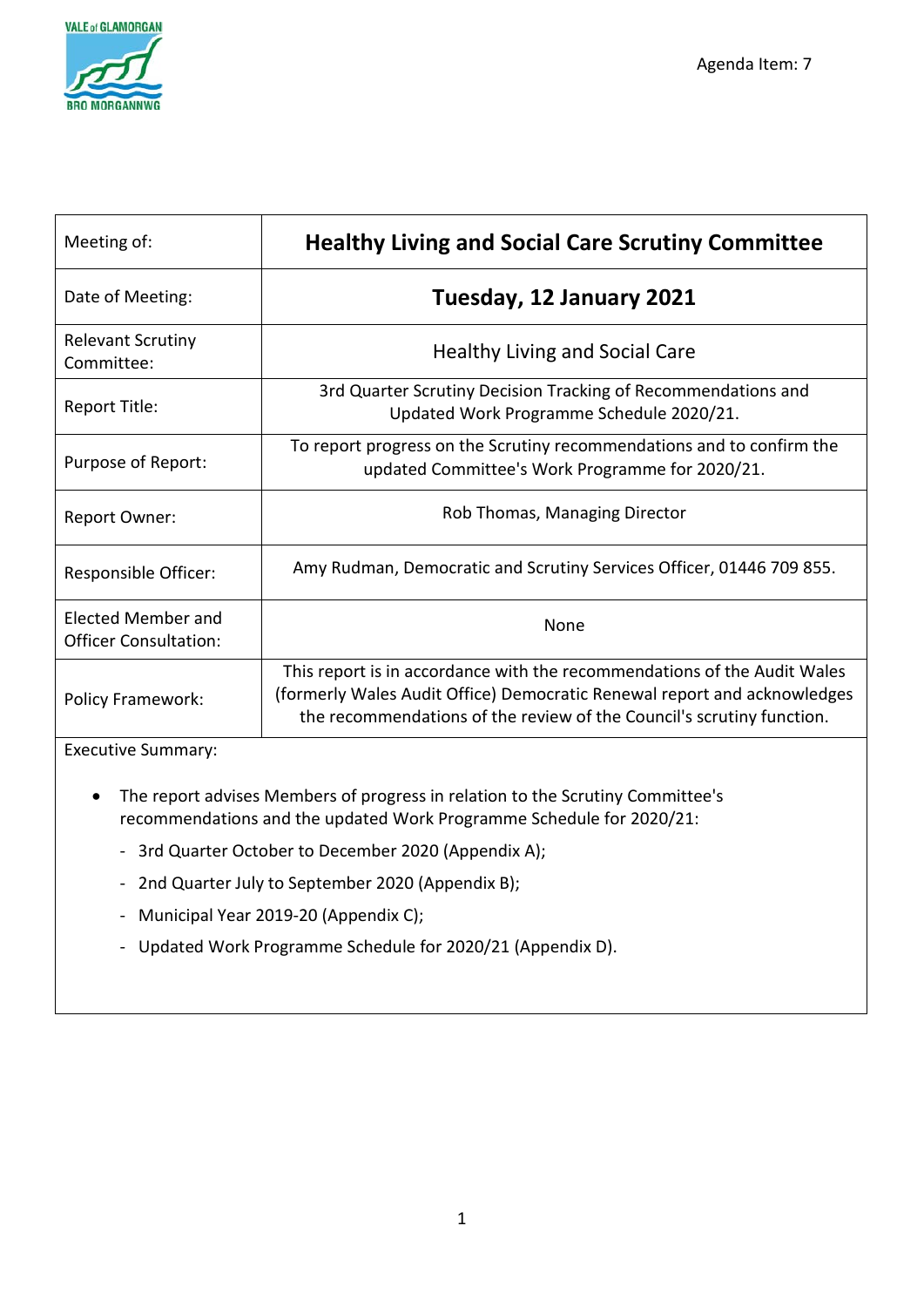### **Recommendations**

- **1.** That the views of the Committee on the status of the actions listed in Appendices A, B and C to the report be sought.
- **2.** That the suggested Work Programme Schedule attached at Appendix D be approved and uploaded to the Council's website.

## **Reasons for Recommendations**

- **1.** To maintain effective tracking of the Committee's recommendations.
- **2.** For information.

### **1. Background**

#### **2. Key Issues for Consideration**

- **2.1** Appendices A to C attached to this report set out the recommendations of the Scrutiny Committee and Members are requested to review progress against each recommendation, to assess whether further action may be required, ensure the required action is undertaken and to confirm which recommendations are to be agreed as completed
- **2.2** It is important that Scrutiny Committee decisions are tracked and monitored as failure to do so could result in a risk that recommended courses of action will not be followed and consequently lost. This would undermine the credibility of the scrutiny process.
- **2.3** Due to the Covid-19 National Pandemic, Scrutiny Committee meetings were cancelled between March and July 2020. Following the August Recess, meetings resumed in September 2020. Therefore, there are no recommendations of the Committee for Quarter 1 of the 2020/21 Municipal year and only the September meeting recommendations for Quarter 2.
- **2.4** Members are also requested to confirm approval of the updated Scrutiny Committee Work Programme Schedule attached at Appendix D, it being noted that the schedule is a proposed list of items for consideration and may be subject to change depending on prevailing circumstances.
- **2.5** The Work Programme has been aligned to the Cabinet Forward Work Programme. The Scrutiny and Cabinet Roles and Responsibilities Protocol Point 7.6 states it is essential that the Cabinet Work Programme is taken into account when Scrutiny Committees are drawing up their own Work Programmes and also details reports that have been requested by the Scrutiny Committee together with items that require regular monitoring and scrutiny. Other reports will be added to the schedule as and when necessity arises. The schedule will also detail Requests for Consideration that have been received and the consideration given by officers of the likely date they can be reported to the relevant Committee.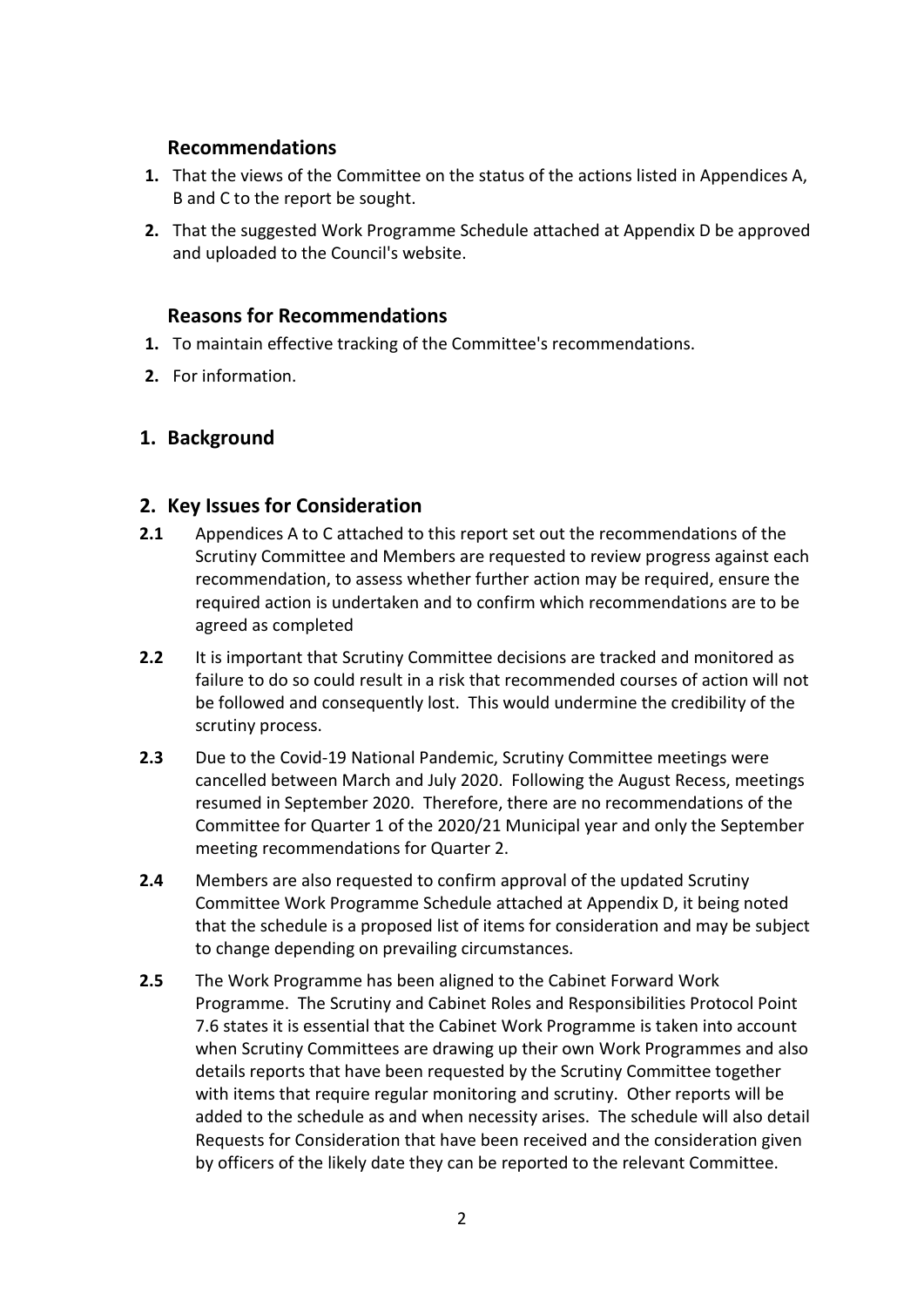With regard to Call-in Requests that are made following decisions of Cabinet, as these are required to be deal with within 20 working days of a Cabinet decision (as per the Council's Constitution), they will be included within the Programme as and when received.

- **2.6** In response to the recent Audit Wales (formerly Wales Audit Office) review into Scrutiny, the Council has aimed to deliver an annual scrutiny-driven issues planning process for each Scrutiny Committee. The Committee is therefore asked to closely consider its forward work programme (attached at Appendix D) by identifying:
- The specific areas of interest for the Committee;
- How to engage stakeholders (including Ward Members and the public);
- The most appropriate forms of scrutiny for each (e.g. 'task and finish', expert witnesses, site visits, joint approaches to scrutiny etc.);
- The issues where scrutiny can have the most impact and value to be gained from consideration.
- **2.7** Discussions in relation to broadening the Work Programmes of all Scrutiny Committees will be subject to further consideration by the Scrutiny Committee Chairmen and Vice-Chairmen Group having regard to resource implications and corporate priorities.
- **2.8** The Work Programme can also be found on the Council's website at the following link: [https://www.valeofglamorgan.gov.uk/en/our\\_council/Council-](https://www.valeofglamorgan.gov.uk/en/our_council/Council-Structure/scrutiny/scrutiny_committees.aspx)[Structure/scrutiny/scrutiny\\_committees.aspx](https://www.valeofglamorgan.gov.uk/en/our_council/Council-Structure/scrutiny/scrutiny_committees.aspx)

## **3. How do proposals evidence the Five Ways of Working and contribute to our Well-being Objectives?**

- **3.1** The Scrutiny Committees have a responsibility to report annually to the Council their future work programmes.
- **3.2** Scrutiny Committee forward work programmes are published by the Council which encourages engagement / involvement by the public in the decisionmaking process.
- **3.3** The Scrutiny Public Participation Guide can be found at [https://www.valeofglamorgan.gov.uk/Documents/Our%20Council/Scrutiny/Guid](https://www.valeofglamorgan.gov.uk/Documents/Our%20Council/Scrutiny/Guidance/Public-Scrutiny-Booklet.pdf) [ance/Public-Scrutiny-Booklet.pdf](https://www.valeofglamorgan.gov.uk/Documents/Our%20Council/Scrutiny/Guidance/Public-Scrutiny-Booklet.pdf)
- **3.4** The Scrutiny work programme provides details of reports and items proposed to be considered by the Committee over the coming year.

#### **4. Resources and Legal Considerations**

#### **Financial**

**4.1** None as a direct result of this report.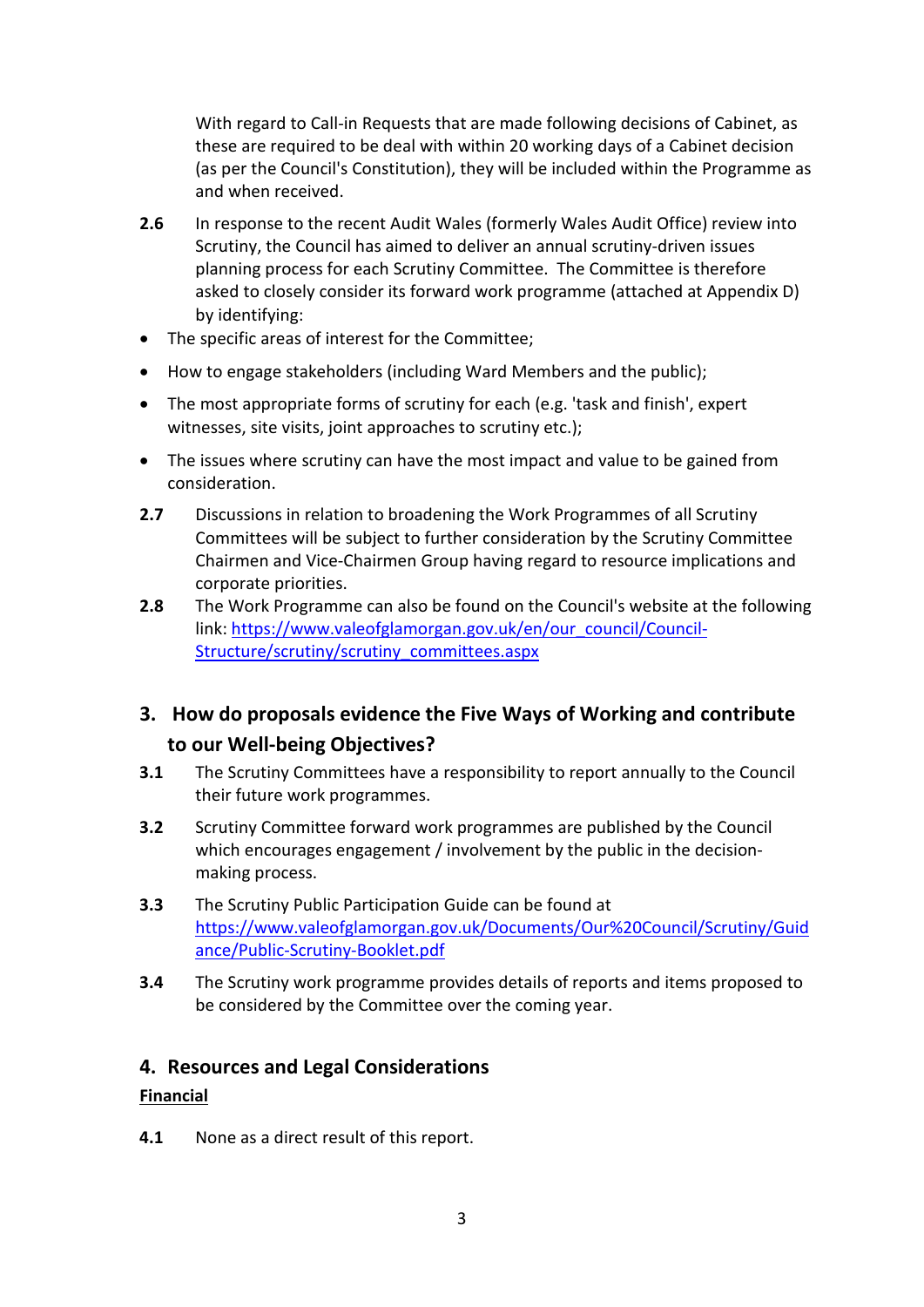## **Employment**

**4.2** None as a direct result of this report.

## **Legal (Including Equalities)**

**4.3** None as a direct result of this report.

## **5. Background Papers**

[Q4 Tracking \(valeofglamorgan.gov.uk\)](https://www.valeofglamorgan.gov.uk/Documents/_Committee%20Reports/Scrutiny-HLSC/2020/20-09-15/Q4-Tracking.pdf) .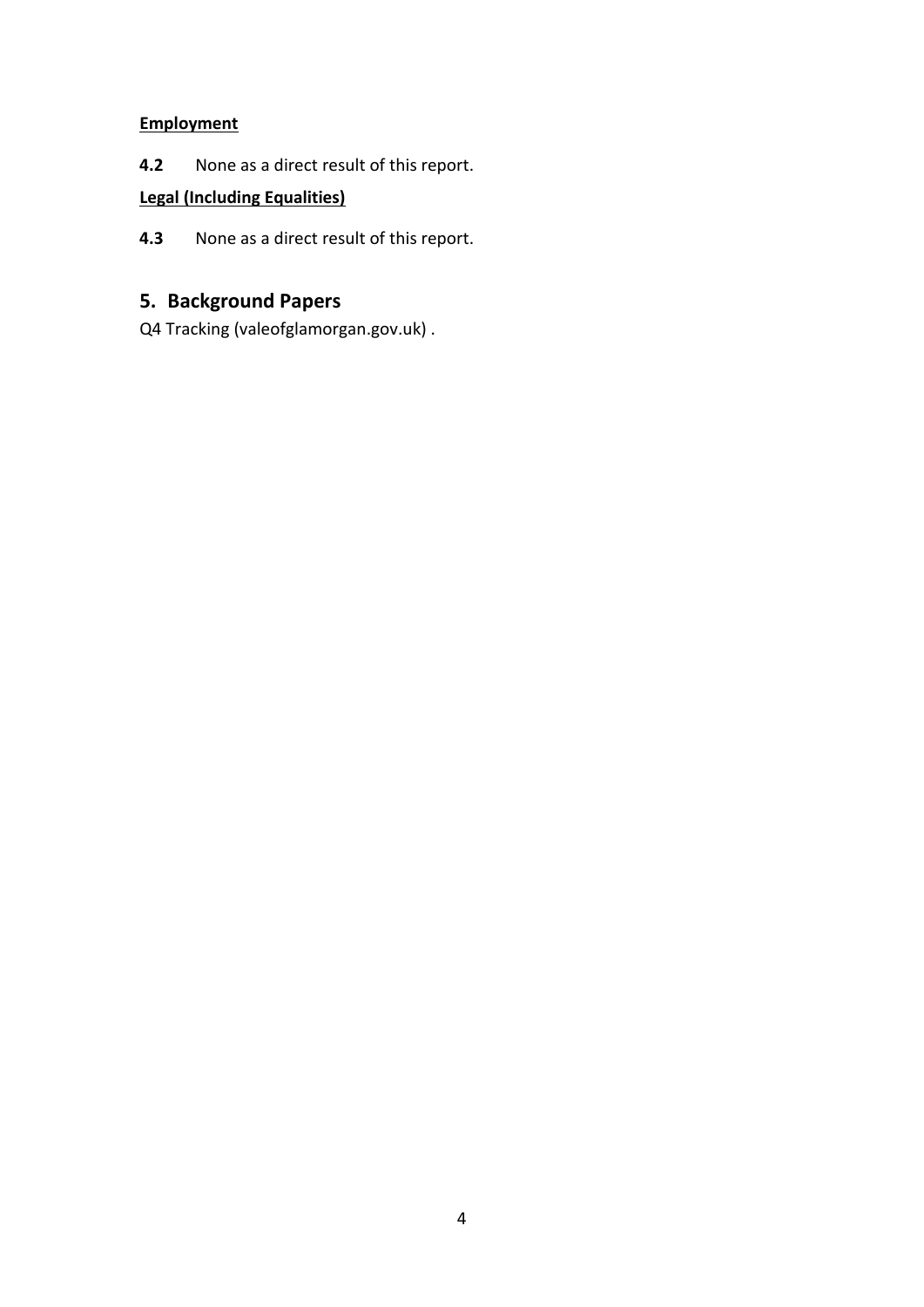Appendix A<br>Oct - Dec 2020

## Uncompleted Recommendations 3rd Quarter 2021/21 Oct - Dec 2020

#### **SCRUTINY DECISION TRACKING FORM HEALTHY LIVING AND SOCIAL CARE SCRUTINY COMMITTEE**

| <b>crutin</b> ٽ<br><b>Decision</b>                      | Task<br>Committee" | ' Officer(s) to<br>ead | Taken<br><b>Progress/Action</b> | <b>Status</b> |
|---------------------------------------------------------|--------------------|------------------------|---------------------------------|---------------|
| <b>∶Ref Number</b><br>(adc<br>Dates and any '<br>Minute | Finish<br>and      | Action<br>⊺ake         |                                 |               |
|                                                         |                    |                        |                                 |               |

| 10 November 2020                                          |                       |                                   |           |
|-----------------------------------------------------------|-----------------------|-----------------------------------|-----------|
| l Min. No. 171 – Annual Social Services                   | <b>Healthy Living</b> |                                   |           |
| Representations and Complaints Report 2019/20             | & Social Care         |                                   |           |
| (DSS) - Recommended                                       |                       |                                   |           |
| (2) That the Scrutiny Committee continues to receive      |                       | Added to work programme schedule. | Completed |
| an annual report in relation to complaints and            |                       |                                   |           |
| compliments received by the Social Services               |                       |                                   |           |
| Directorate.                                              |                       |                                   |           |
|                                                           |                       |                                   |           |
| l 8 December 2020                                         |                       |                                   |           |
| Min. No. 244 - Vale, Valleys and Cardiff Regional         | <b>Healthy Living</b> |                                   |           |
| <b>Adoption Collaborative Annual Report 2019/20 (DSS)</b> | & Social Care         |                                   |           |
| l - Recommended                                           |                       |                                   |           |
| T H A T Committee continues to receive annual<br>(2)      |                       | Added to work programme schedule. | Completed |
| reports in line with the requirements of the Legal        |                       |                                   |           |
| Agreement that underpins the Collaborative.               |                       |                                   |           |
|                                                           |                       |                                   |           |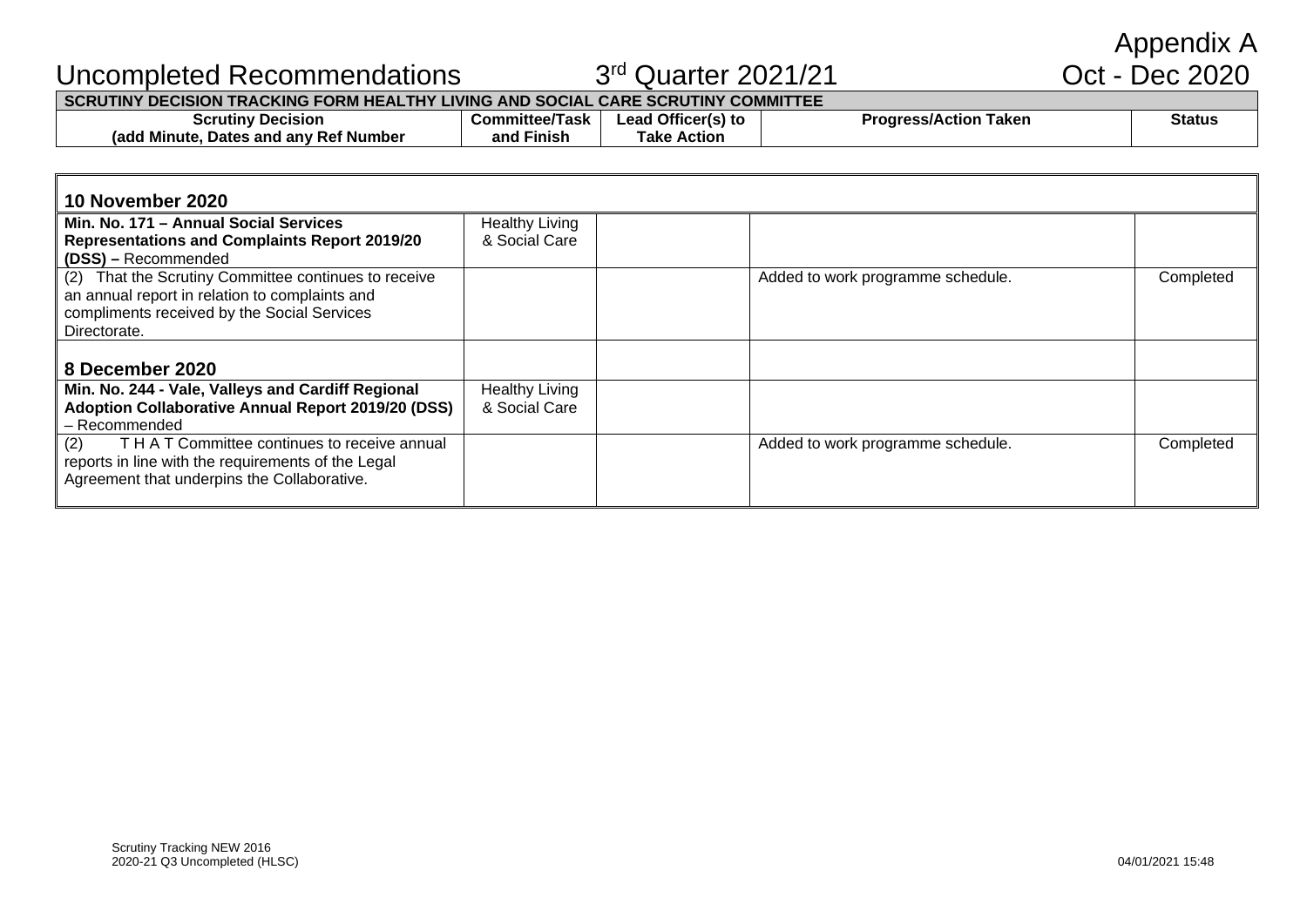Appendix B<br>Jul - Sep 2020

## Uncompleted Recommendations 2nd Quarter 2020/21 Jul - Sep 2020

#### **SCRUTINY DECISION TRACKING FORM HEALTHY LIVING AND SOCIAL CARE SCRUTINY COMMITTEE**

| Decision<br>∵crutinv∶                                     | /lask<br>Committee | ' Officer(s) to<br>.eac | Taken<br>.<br><b>ss/Action</b> | <b>Status</b> |
|-----------------------------------------------------------|--------------------|-------------------------|--------------------------------|---------------|
| Number<br>. Ret 1<br>(add<br>and anv<br>∵Mınute.<br>Dates | .<br>Finish<br>and | Action<br>ake           |                                |               |

#### **15 September 2020**

| Min. No. 21 – $4th$ Quarter Scrutiny Decision Tracking | Healthy Living & |                                              |           |
|--------------------------------------------------------|------------------|----------------------------------------------|-----------|
| of Recommendations and Updated Work Programme          | Social Care      |                                              |           |
| Schedule 2020/21 (MD) - Recommended                    |                  |                                              |           |
| (3) That the suggested Work Programme Schedule         |                  | Work Programme Schedule amended and uploaded | Completed |
| attached at Appendix D be approved and uploaded to     |                  | to the Council's website.                    |           |
| the Council's website subject to the following         |                  |                                              |           |
| amendments:                                            |                  |                                              |           |
| The presentation originally scheduled for April<br>(i) |                  |                                              |           |
| 2020 from Innovate Trust be scheduled for the          |                  |                                              |           |
| January 2021 Committee meeting to coincide             |                  |                                              |           |
| with the next update report presented to the           |                  |                                              |           |
| <b>Committee on Telecare Services;</b>                 |                  |                                              |           |
| The Annual Social Services Representations<br>(ii)     |                  |                                              |           |
| and Complaints Report 2019/20 be slipped from          |                  |                                              |           |
| the October 2020 meeting to the November               |                  |                                              |           |
| 2020 meeting as per the Director's request.            |                  |                                              |           |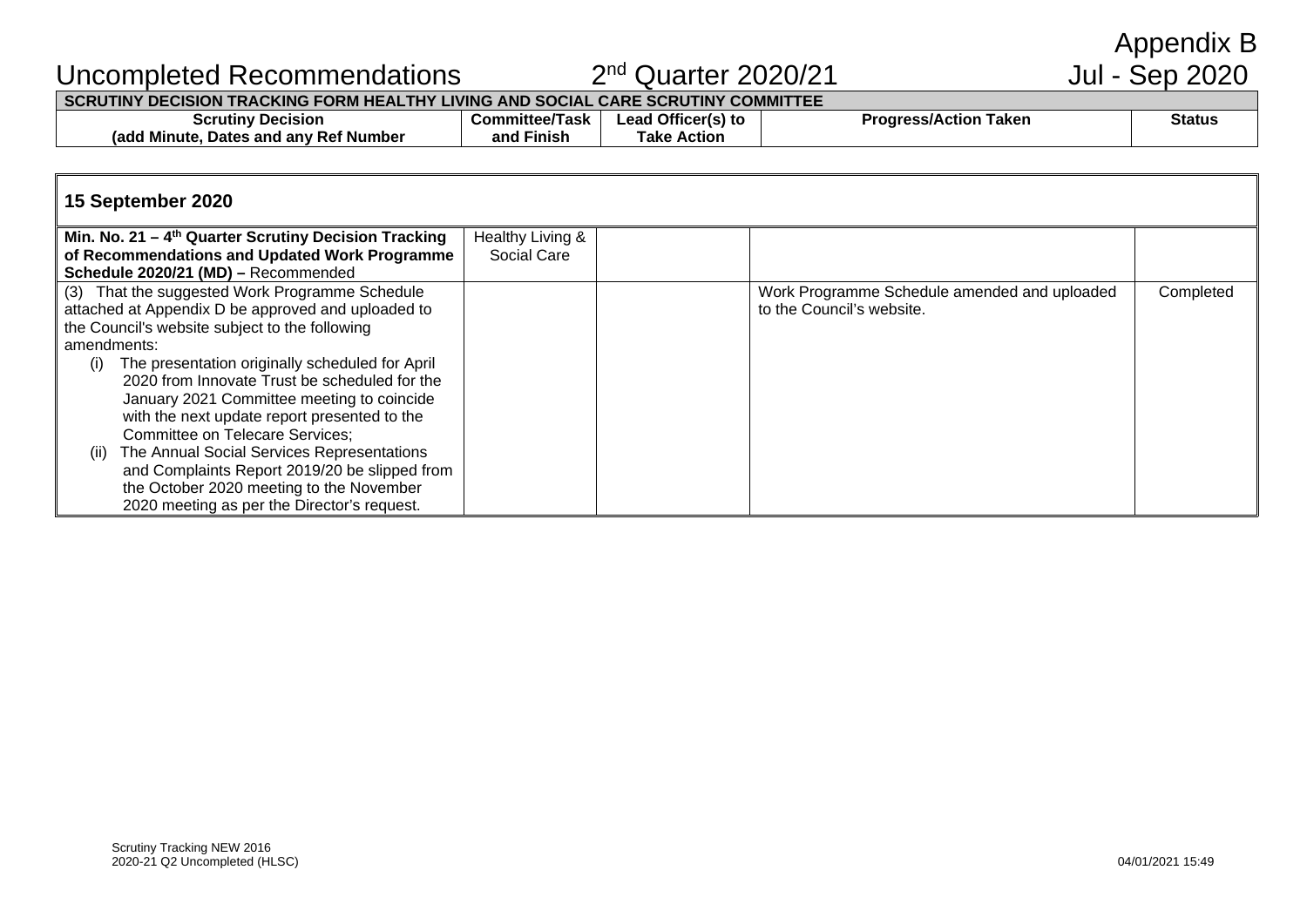|                                                                                                                                                                                                                                                                                          |                                          |                                          |                                                                                                                                                                                                                                             | Appendix C          |  |
|------------------------------------------------------------------------------------------------------------------------------------------------------------------------------------------------------------------------------------------------------------------------------------------|------------------------------------------|------------------------------------------|---------------------------------------------------------------------------------------------------------------------------------------------------------------------------------------------------------------------------------------------|---------------------|--|
| Uncompleted Recommendations                                                                                                                                                                                                                                                              |                                          | 2019-20                                  |                                                                                                                                                                                                                                             | Apr 2019 – Mar 2020 |  |
| SCRUTINY DECISION TRACKING FORM HEALTHY LIVING AND SOCIAL CARE SCRUTINY COMMITTEE<br><b>Scrutiny Decision</b><br>(add Minute, Dates and any Ref Number                                                                                                                                   | <b>Committee/Task</b><br>and Finish      | Lead Officer(s) to<br><b>Take Action</b> | <b>Progress/Action Taken</b>                                                                                                                                                                                                                | <b>Status</b>       |  |
| 18 June 2019                                                                                                                                                                                                                                                                             |                                          |                                          |                                                                                                                                                                                                                                             |                     |  |
| Min. No. 48 - Reshaping Services - Adult Day<br><b>Services Meal Provision (DSS) - Recommended</b>                                                                                                                                                                                       | Healthy Living &<br>Social Care          |                                          |                                                                                                                                                                                                                                             |                     |  |
| That the report be accepted and the comments of the<br>Committee be included in a final report to Cabinet.                                                                                                                                                                               |                                          |                                          | Pending report being received by Cabinet.<br>Confirmed with Cabinet Officer that report scheduled<br>for March 2021 on CFWP.                                                                                                                | Ongoing             |  |
| 17 September 2019                                                                                                                                                                                                                                                                        |                                          |                                          |                                                                                                                                                                                                                                             |                     |  |
| Min. No. 283 - Presentation: Frail Older Persons<br>Pathway and Future of the Sam Davies Ward at<br>Barry Hospital, Cardiff and Vale Health Board -<br>Recommended                                                                                                                       | <b>Healthy Living</b><br>and Social Care |                                          |                                                                                                                                                                                                                                             |                     |  |
| That both the comments collated as part of the public<br>engagement exercise on frail older persons' pathway<br>care as well as the University Health Board's responses<br>to the collated comments be presented to Committee by<br>the University Health Board following the end of the |                                          |                                          | Consultation exercise to conclude on 6 <sup>th</sup> November,<br>2019.<br>Update received from the UHB on 5 <sup>th</sup> March, 2020<br>via email. Update forwarded to Committee Members<br>on 5 <sup>th</sup> March, 2020 at 16:28.      | Completed           |  |
| public consultation exercise.                                                                                                                                                                                                                                                            |                                          |                                          | Response to presentation request expected week<br>commencing 9 <sup>th</sup> March, 2020 following joint<br>Executive meeting between UHB and the Council.                                                                                  |                     |  |
|                                                                                                                                                                                                                                                                                          |                                          |                                          | Confirmation that UHB willing to provide an update<br>presentation received on 9 <sup>th</sup> March, 2020 at 08:40.<br>Future Committee meeting dates (prior to the August<br>2020 recess) provided to UHB on 9th March, 2020 at<br>10:02. |                     |  |
|                                                                                                                                                                                                                                                                                          |                                          |                                          | Presentation was scheduled for the 21 <sup>st</sup> April 2020<br>Committee Meeting but meeting cancelled due to<br>national pandemic.                                                                                                      |                     |  |
|                                                                                                                                                                                                                                                                                          |                                          |                                          | UHB contacted 14/12/20 to reschedule presentation<br>for February 2021. Confirmation received 21/12/20.<br>Added to Forward Work Programme.                                                                                                 |                     |  |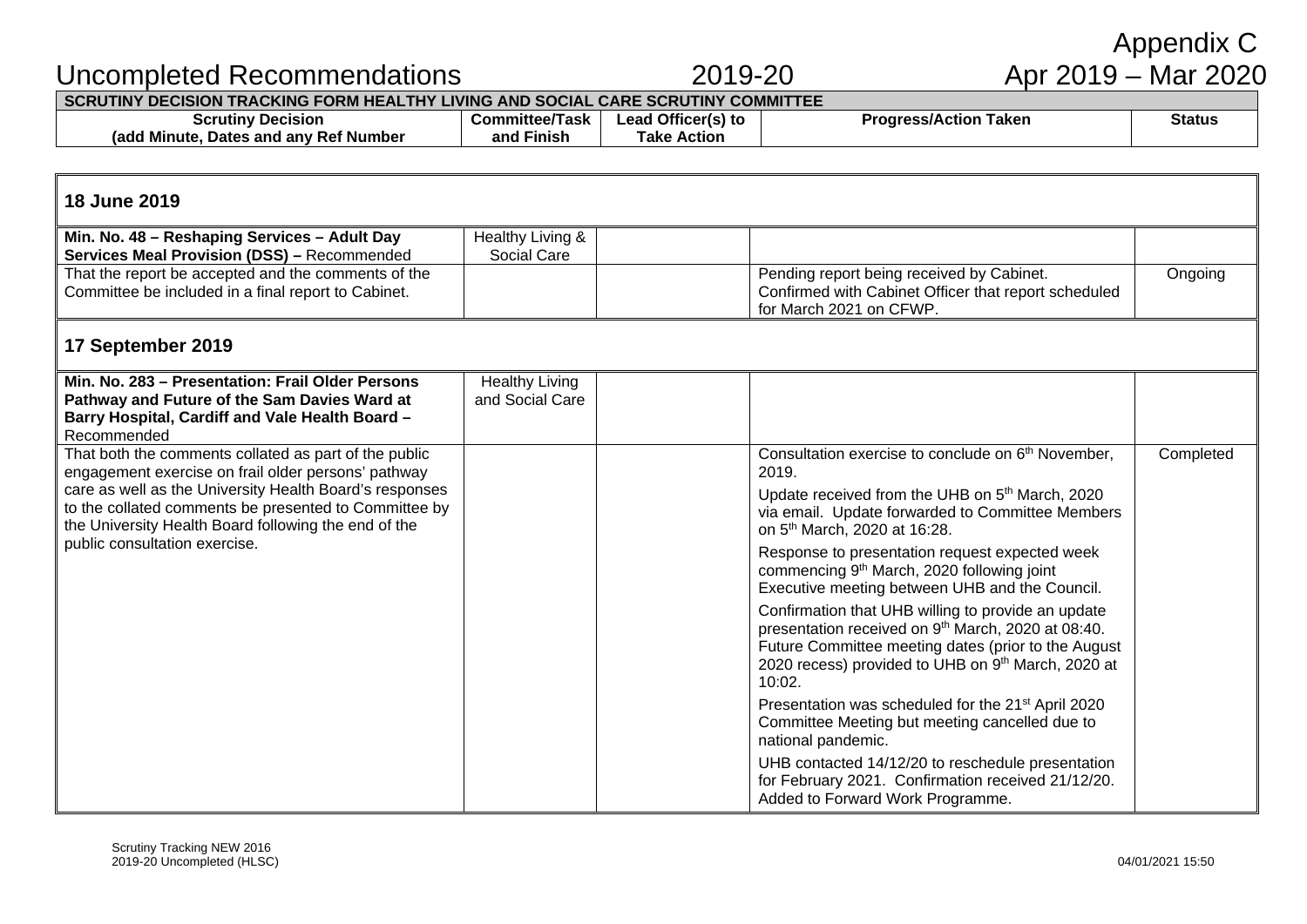| Uncompleted Recommendations                                                       |                       | 2019-20            |                              | Apr 2019 – Mar 2020 |  |  |  |  |
|-----------------------------------------------------------------------------------|-----------------------|--------------------|------------------------------|---------------------|--|--|--|--|
| SCRUTINY DECISION TRACKING FORM HEALTHY LIVING AND SOCIAL CARE SCRUTINY COMMITTEE |                       |                    |                              |                     |  |  |  |  |
| <b>Scrutiny Decision</b>                                                          | <b>Committee/Task</b> | Lead Officer(s) to | <b>Progress/Action Taken</b> | <b>Status</b>       |  |  |  |  |
| (add Minute, Dates and any Ref Number)                                            | and Finish            | <b>Take Action</b> |                              |                     |  |  |  |  |

#### **11 February 2020 Min. No. 667 – Sports And Play: Update (DEH) –** Recommended Healthy Living & Social Care (3) That pages 3 through to 23 of the Vale Sport and Physical Activity Snapshot report (Appendix A) be referred to the Learning and Culture Scrutiny Committee. Reference noted by the Learning and Culture Scrutiny Committee at its meeting on 12th November 2020 (minute number 667). [Was referred to the Learning and Culture Scrutiny Committee meeting on 19<sup>th</sup> March, 2020 but meeting cancelled due to the national pandemic.] **Completed**

Annendix C.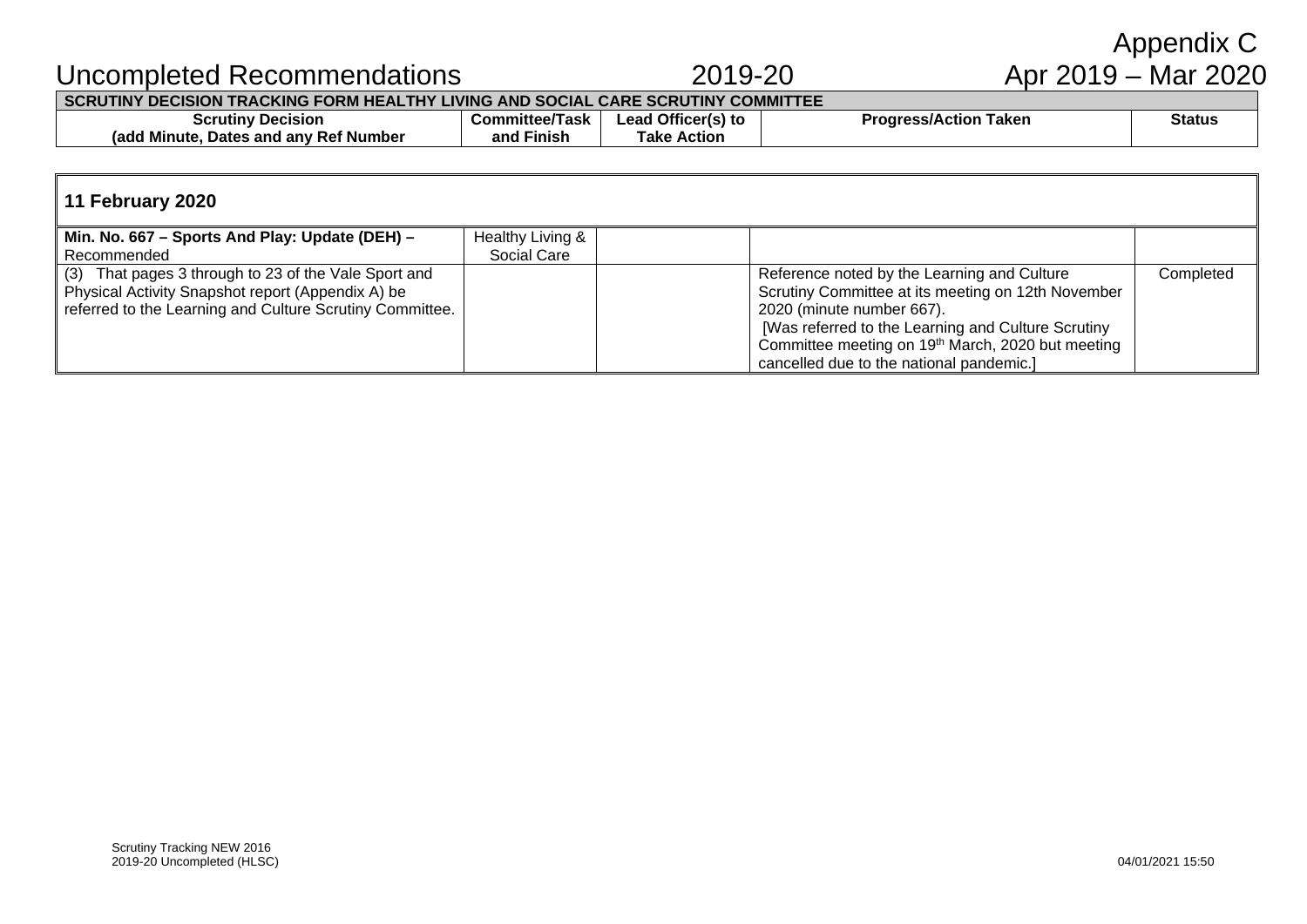

# Healthy Living & Social Care Scrutiny Committee

Forward Work Programme

**January 2021 – April 2021**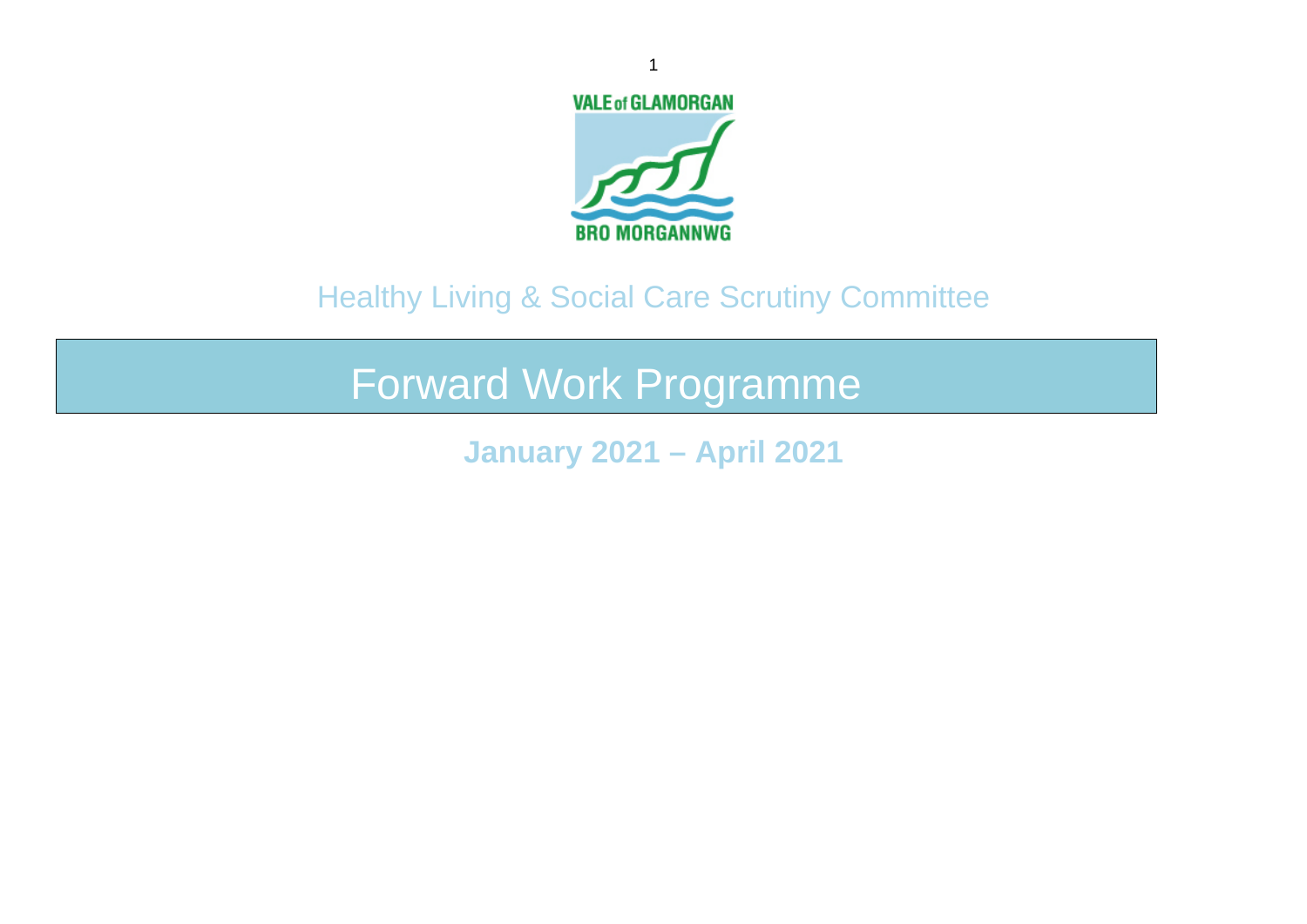| <b>Month</b>                     | <b>Report Title</b>                                                                                                                                          | Origin of<br><b>Report, Links</b><br>to Corporate<br>Plan<br>Objectives,<br>and Previous<br><b>Related</b><br><b>Documents</b> | <b>Purpose of</b><br><b>Report</b>                                                                                                                                                    | <b>Actual Impact of</b><br><b>Report</b>                                                                                                                                                                                                                            | <b>Responsible Officer and Contact</b><br><b>Details</b>                                                                                                           | Comment /<br>Update /<br><b>Reason for</b><br><b>Slippage</b>                               |
|----------------------------------|--------------------------------------------------------------------------------------------------------------------------------------------------------------|--------------------------------------------------------------------------------------------------------------------------------|---------------------------------------------------------------------------------------------------------------------------------------------------------------------------------------|---------------------------------------------------------------------------------------------------------------------------------------------------------------------------------------------------------------------------------------------------------------------|--------------------------------------------------------------------------------------------------------------------------------------------------------------------|---------------------------------------------------------------------------------------------|
| 12 <sup>th</sup> January<br>2021 | 3 <sup>rd</sup> Quarter<br><b>Scrutiny Decision</b><br>Tracking of<br>Recommendations<br>and Updated<br><b>Work Programme</b><br><b>Schedule</b><br>2020/21. | Previous 4th<br>Quarter<br><b>Reported:</b><br><b>September</b><br>'20.                                                        | To report<br>progress on the<br>Scrutiny<br>recommendations<br>and to confirm<br>the Committee's<br>work programme<br>for 2020/21.                                                    | To maintain<br>effective tracking of<br>the Committee's<br>recommendations.                                                                                                                                                                                         | Amy Rudman, Democratic & Scrutiny<br>Services Officer.<br>01446 709 855<br>arudman@valeofglamorgan.gov.uk                                                          | $1st$ & $2nd$<br>Quarter<br>Reports<br>missed due<br>to Covid-19.<br>Uploaded to<br>Agenda. |
|                                  | Update on the<br>Cardiff and Vale of<br>Glamorgan<br>Regional<br>Partnership<br>Board.                                                                       | Annual<br><b>Report</b> ; last<br>received Jan<br>'20.                                                                         | To update<br>Members on the<br>work of the<br>Cardiff and Vale<br>of Glamorgan<br>Regional<br>Partnership<br>Board in relation<br>to the integration<br>of health and<br>social care. | To increase<br>awareness of the<br>work of the Cardiff<br>and Vale of<br>Glamorgan<br>Regional<br>Partnership Board.<br>2. To ensure<br>Members continue<br>to receive updated<br>information<br>regarding the<br>progress of the<br>Regional<br>Partnership Board. | Cath Doman, Director of Health and<br>Social Care, Integration at Cardiff and<br>Vale Integrated Health and Social Care<br>Partnership.<br>Cath.Doman@wales.nhs.uk | Uploaded to<br>Agenda.                                                                      |
|                                  | <b>Audit Wales</b><br>Review of Out-<br>sourced Leisure<br>Services - Vale of                                                                                | External<br>Partner                                                                                                            | To advise<br>Members of the<br>findings of the<br><b>Auditor General</b>                                                                                                              | Undertake scrutiny<br>and review of the<br>findings of Audit<br>Wales' review of                                                                                                                                                                                    | External Facilitator: Samantha<br><b>Clements</b><br><b>Audit Lead</b>                                                                                             | Uploaded to<br>Agenda.                                                                      |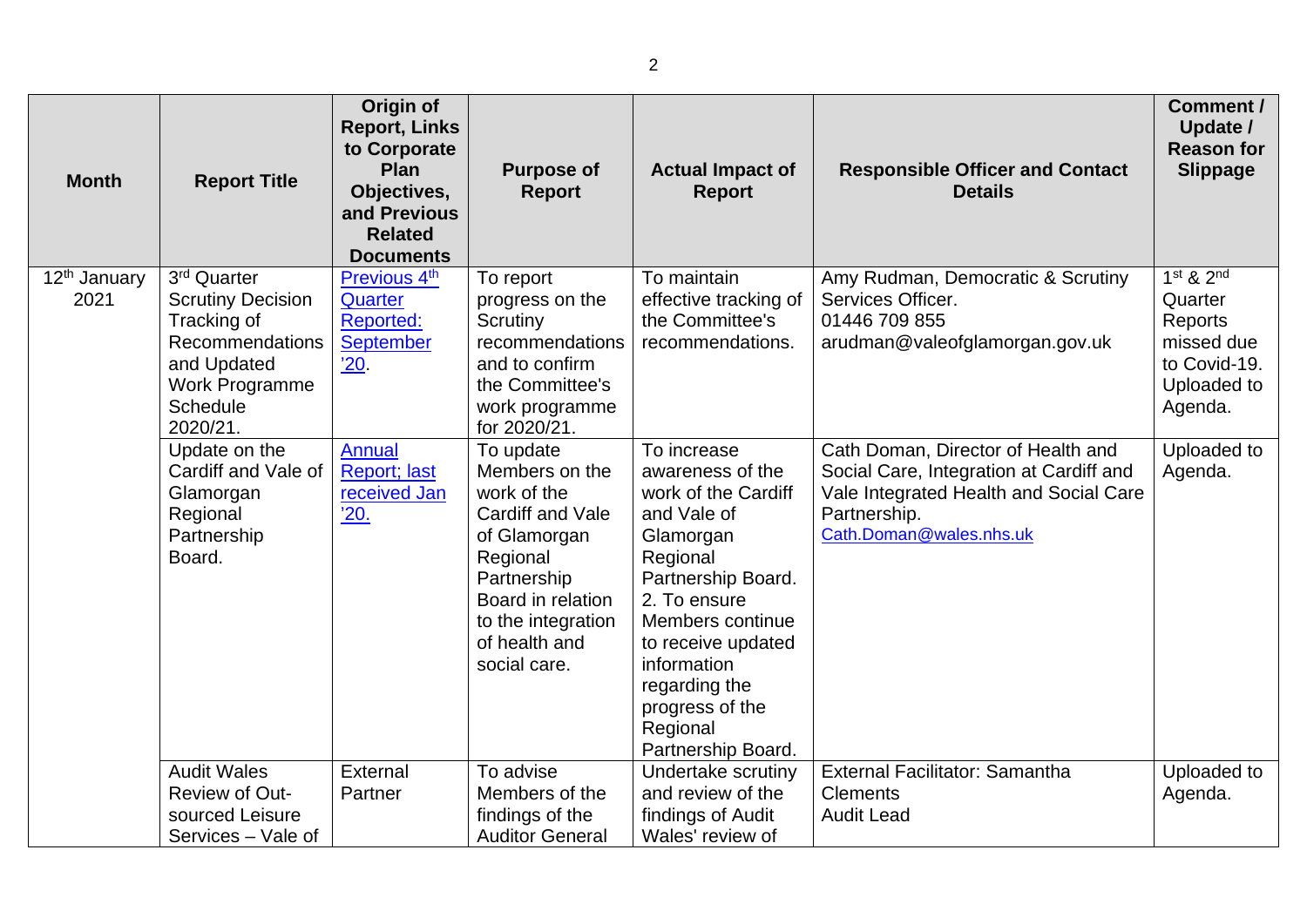| <b>Month</b> | <b>Report Title</b>                                                                                            | Origin of<br><b>Report, Links</b><br>to Corporate<br>Plan<br>Objectives,<br>and Previous<br><b>Related</b><br><b>Documents</b> | <b>Purpose of</b><br><b>Report</b>                                                                                                                                  | <b>Actual Impact of</b><br><b>Report</b>                                                                                                                                                                             | <b>Responsible Officer and Contact</b><br><b>Details</b>                                                                                                                                                    | Comment /<br>Update /<br><b>Reason for</b><br><b>Slippage</b> |
|--------------|----------------------------------------------------------------------------------------------------------------|--------------------------------------------------------------------------------------------------------------------------------|---------------------------------------------------------------------------------------------------------------------------------------------------------------------|----------------------------------------------------------------------------------------------------------------------------------------------------------------------------------------------------------------------|-------------------------------------------------------------------------------------------------------------------------------------------------------------------------------------------------------------|---------------------------------------------------------------|
|              | Glamorgan<br>Council                                                                                           |                                                                                                                                | for Wales'<br>examination of<br>the Vale of<br>Glamorgan's<br>outsourced<br>leisure services<br>alongside the<br>Council's<br>response to its<br>findings           | the Council's out-<br>sourced Leisure<br>Services as well as<br>the Council's<br>response and the<br>Council responds<br>appropriately and<br>implements areas<br>of improvement as<br>identified by Audit<br>Wales. | Samantha.Clements@audit.wales><br>02920320500 / 07837825175<br>Dave Knevett, Operational Manager,<br>Neighbourhood Services, Healthy<br>Living & Performance.<br>01446 704 817<br>DPKnevett@valeofglamorgan |                                                               |
|              | Revenue and<br><b>Capital Monitoring</b><br>for the Period 1st<br>April to 30 <sup>th</sup><br>November, 2020. | Cabinet<br><b>Forward Work</b><br>Programme<br>Item.                                                                           | To advise<br>Committee of the<br>progress relating<br>to revenue and<br>capital<br>expenditure for<br>the period 1st<br>April to 30 <sup>th</sup><br>November 2020. | <b>The Capital</b><br>Economic<br>Regeneration<br>Reserve is<br>managed<br>effectively.<br>and budgets are<br>matched to<br>operational<br>responsibilities.                                                         | Carolyn Michael, Operational Manager<br>Accountancy.<br>01446 709 778<br>CMichael@valeofglamorgan.gov.uk                                                                                                    | Uploaded to<br>agenda.                                        |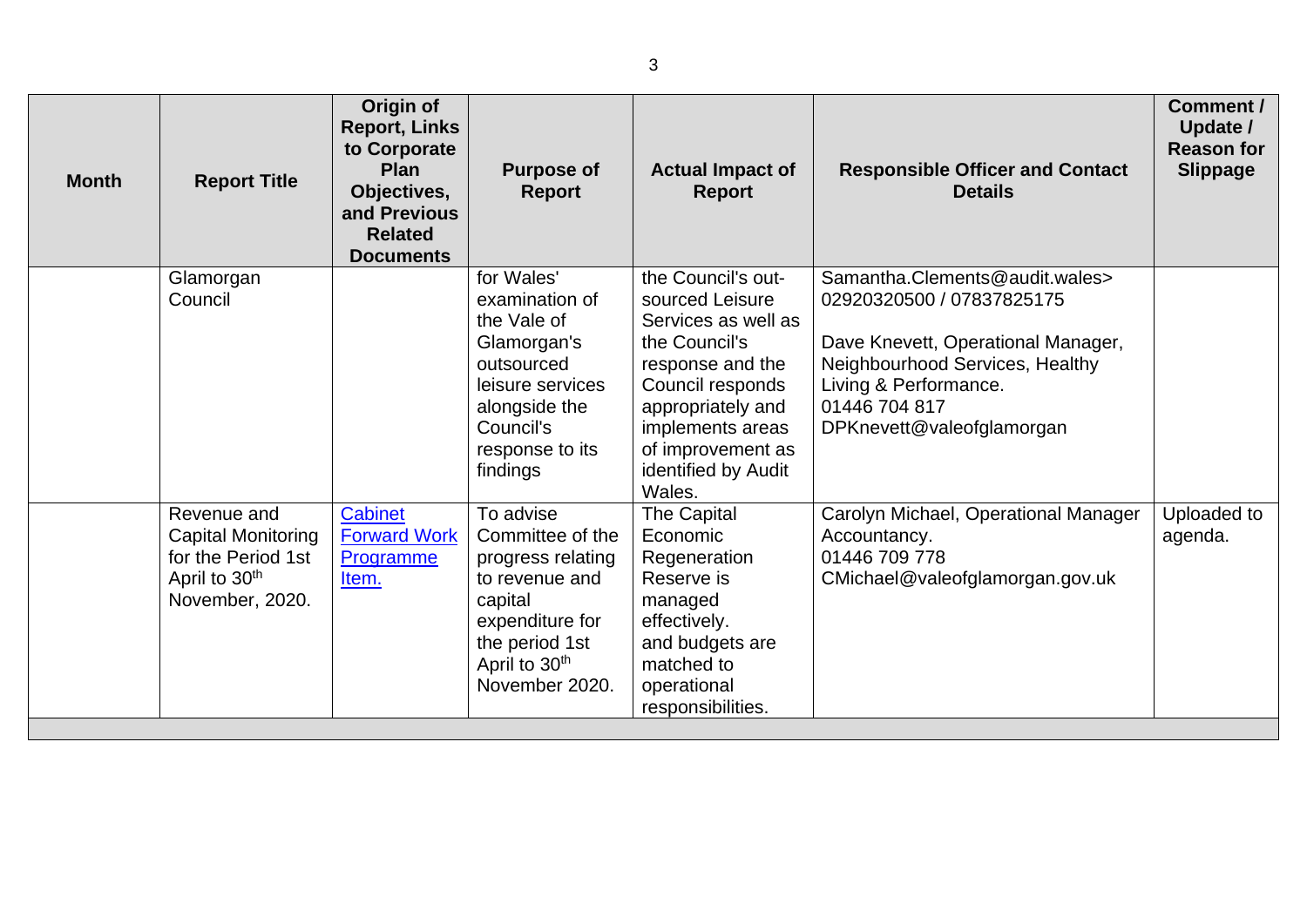| <b>Month</b>                     | <b>Report Title</b>                                                                                                                                                          | Origin of<br><b>Report, Links</b><br>to Corporate<br><b>Plan</b><br>Objectives,<br>and Previous<br><b>Related</b><br><b>Documents</b> | <b>Purpose of</b><br><b>Report</b>                                                                                                                                             | <b>Actual Impact of</b><br><b>Report</b>                                                                                                                                           | <b>Responsible Officer and Contact</b><br><b>Details</b>                                                                                                                                                                                                                              | Comment /<br>Update /<br><b>Reason for</b><br><b>Slippage</b>    |
|----------------------------------|------------------------------------------------------------------------------------------------------------------------------------------------------------------------------|---------------------------------------------------------------------------------------------------------------------------------------|--------------------------------------------------------------------------------------------------------------------------------------------------------------------------------|------------------------------------------------------------------------------------------------------------------------------------------------------------------------------------|---------------------------------------------------------------------------------------------------------------------------------------------------------------------------------------------------------------------------------------------------------------------------------------|------------------------------------------------------------------|
| 9 <sup>th</sup> February<br>2021 | Leisure<br>Management<br>Contract - Year 8<br>Performance<br>Report.                                                                                                         | <b>Annual</b><br><b>Report</b> ; Year<br>7 report<br>received<br>February '20.                                                        | To provide an<br>update on the<br>performance of<br>the Leisure<br>Management                                                                                                  | To note the<br>performance of the<br>contractor during<br>this period.                                                                                                             | Dave Knevett, Operational Manager,<br>Neighbourhood Services, Healthy<br>Living & Performance.<br>01446 704 817<br>DPKnevett@valeofglamorgan.gov.uk                                                                                                                                   |                                                                  |
|                                  | Presentation-<br>Improving Care for<br><b>Frail Older People</b><br>in the Vale of<br>Glamorgan (Sam<br>Davies Ward) -<br>Update, Len<br><b>Richards Chief</b><br>Executive. | Last<br>presentation<br>received<br>September<br>'19.                                                                                 | Contract.<br>To advise<br>Members of the<br>2019 public<br>engagement<br>exercise on<br>proposals to<br>improve care for<br>frail older people<br>in the Vale of<br>Glamorgan. | Members to further<br>consider the results<br>of the public<br>consultation<br>following the end of<br>the exercise as per<br>the Committee's<br>recommendation<br>(Min. No. 283). | <b>External Facilitators: Len Richards</b><br>(UHB Chief Executive) and Lisa<br>Dunsford (Director of Operations for<br>the Primary, Intermediate and<br><b>Community Care)</b><br>Anne Wei, Cardiff and Vale UHB -<br>Strategic + Service.<br>029 2183 6063<br>Anne.Wei@wales.nhs.uk | Confirmation<br><b>of</b><br>attendance<br>received<br>21/12/20. |
| 9 <sup>th</sup> March<br>2021    | Children and<br><b>Young People</b><br>Services Annual<br><b>Placement Review</b><br>- Six Month<br><b>Activity Update.</b>                                                  | Annual and<br><b>Biannual</b><br>Report:<br>Last report<br>received was<br>Annual;<br><b>September</b><br>'19.                        | To update<br>Cabinet on the<br>work that has<br>been undertaken<br>in relation to<br>Corporate<br>arrangements for<br>Safeguarding<br>across the                               | Committee is<br>aware of recent<br>developments in<br>corporate<br>arrangements for<br>safeguarding and<br>to exercise<br>effective scrutiny of                                    | Rachel Evans, Head of Children and<br>Young People Services.<br>01446 704 792<br>RJEvans@valeofglamorgan.gov.uk                                                                                                                                                                       |                                                                  |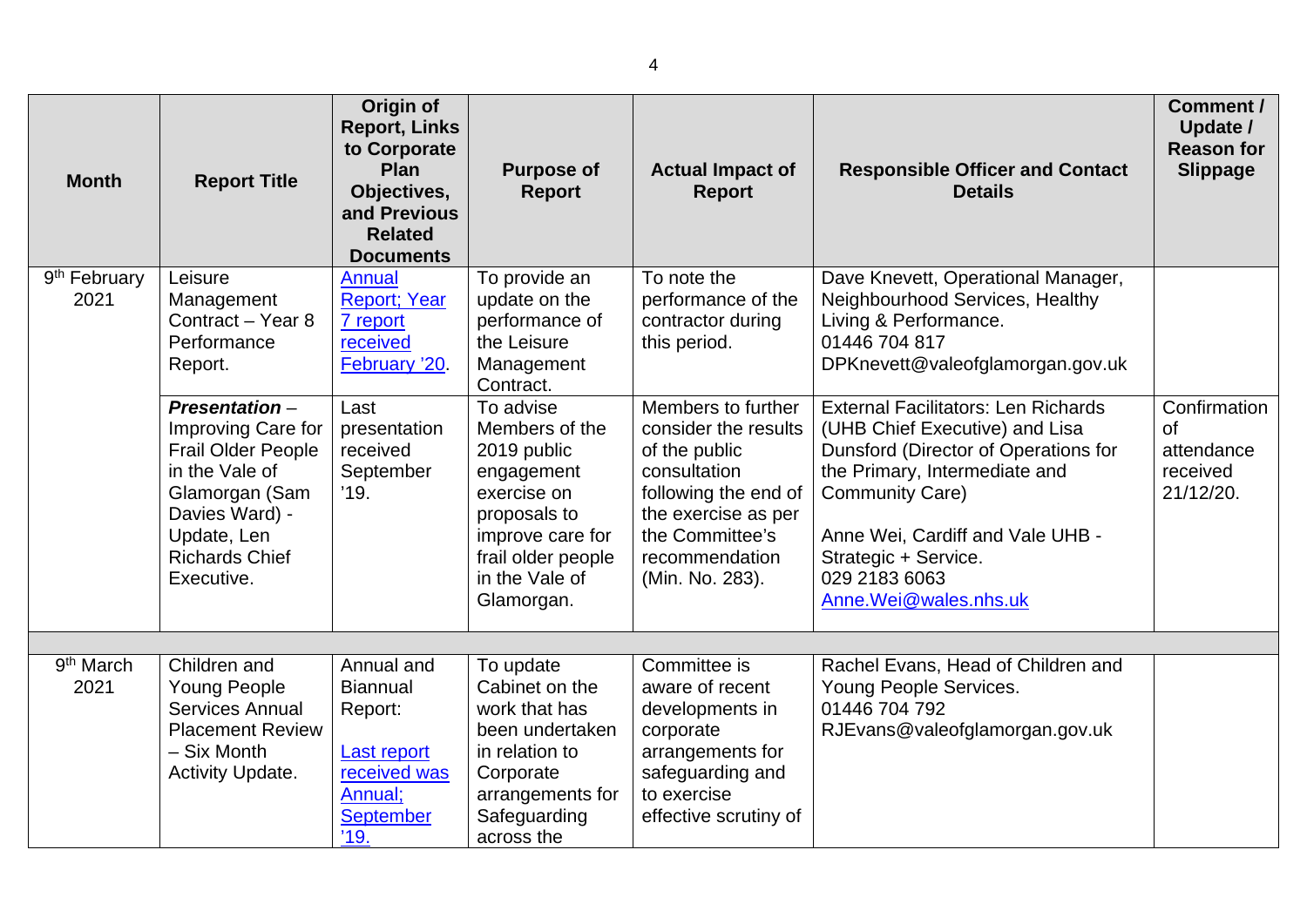| <b>Month</b> | <b>Report Title</b>                                                                                                                                                      | Origin of<br><b>Report, Links</b><br>to Corporate<br>Plan<br>Objectives,<br>and Previous<br><b>Related</b><br><b>Documents</b> | <b>Purpose of</b><br><b>Report</b>                                                                                                       | <b>Actual Impact of</b><br><b>Report</b>                                                                                                                                        | <b>Responsible Officer and Contact</b><br><b>Details</b>                                                                                                                          | Comment /<br>Update /<br><b>Reason for</b><br><b>Slippage</b>                                                  |
|--------------|--------------------------------------------------------------------------------------------------------------------------------------------------------------------------|--------------------------------------------------------------------------------------------------------------------------------|------------------------------------------------------------------------------------------------------------------------------------------|---------------------------------------------------------------------------------------------------------------------------------------------------------------------------------|-----------------------------------------------------------------------------------------------------------------------------------------------------------------------------------|----------------------------------------------------------------------------------------------------------------|
|              |                                                                                                                                                                          | <b>Last Biannual</b><br>was due<br>March '20 but<br>meeting<br>cancelled due<br>to national<br>pandemic.                       | Council and to<br>provide<br>assurance and<br>understanding<br>around<br>safeguarding<br>activity taking<br>place across the<br>Council. | this key area of<br>corporate working.                                                                                                                                          |                                                                                                                                                                                   |                                                                                                                |
|              | <b>Autistic Spectrum</b><br>Disorder (ASD):<br><b>Adult Autism</b><br>Team.<br><b>With supporting</b><br>presentation as<br>per request<br>raised at Jan '20<br>meeting. | <b>Annual</b><br><b>Report; last</b><br>received Jan<br><u>'20.</u>                                                            | To provide<br>Members with an<br>update on the<br><b>Adult Autism</b><br>Team and to<br>outline future<br>actions to be<br>undertaken    | To keep Members<br>appraised of the<br>work of the Adult<br>Autism Team and<br>its achievements to<br>date.                                                                     | Keith Ingram, Autistic Spectrum<br>Disorder Project Lead Officer.<br>02921 824 240<br>keingram@valeofglamorgan.gov.uk                                                             | Slipped from<br>January<br>meeting on<br>Director's<br>request.                                                |
|              | <b>Presentation -</b><br>Intelligent<br>Personal<br>Assistants.                                                                                                          | <b>Requested at</b><br>January 2020<br>meeting.<br>Was due<br><b>March 2020</b><br>but delayed<br>due to the<br>meeting being  | To provide<br>members with<br>information<br>regarding the use<br>of Mainstream<br>Technology to<br>Enhance<br>Independent<br>Living     | Members are able<br>to make informed<br>decisions on the<br>challenges,<br>opportunities and<br>strategic direction<br>of the Vale of<br>Glamorgan<br><b>Council's Telecare</b> | Nick French, Chief Executive, Innovate<br>Trust.<br>Ashley Bale / Digital Inclusion &<br><b>Innovations Manager</b><br>02920 382151 Ext: 247<br>ashley.bale@innovate-trust.org.uk | Scheduled<br>for January<br>on<br>Committee's<br>request<br>15/09/20.<br>Slipped from<br>January<br>meeting on |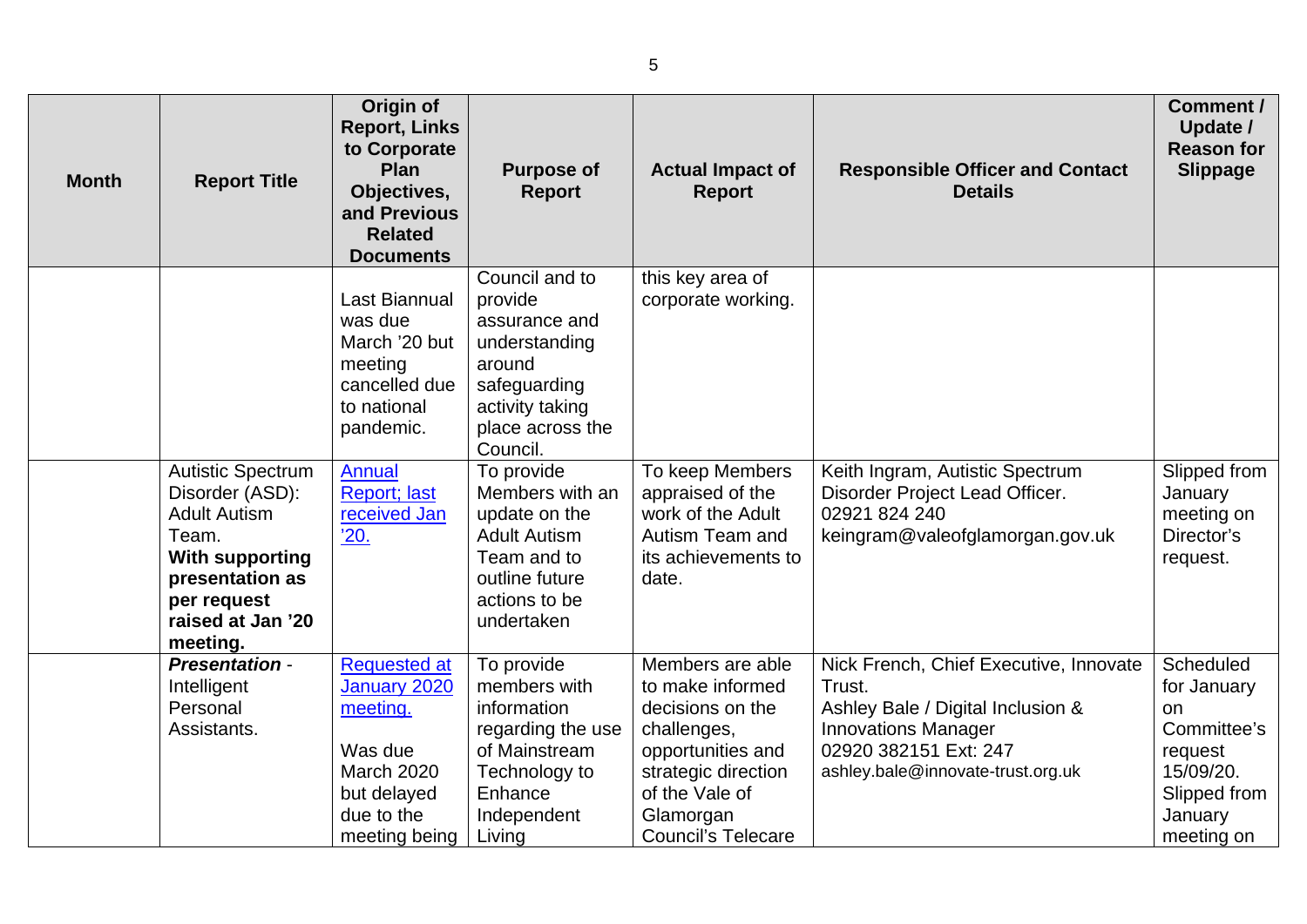| <b>Month</b> | <b>Report Title</b>                       | Origin of<br><b>Report, Links</b><br>to Corporate<br>Plan<br>Objectives,<br>and Previous<br><b>Related</b><br><b>Documents</b> | <b>Purpose of</b><br><b>Report</b> | <b>Actual Impact of</b><br><b>Report</b>  | <b>Responsible Officer and Contact</b><br><b>Details</b>             | Comment /<br>Update /<br><b>Reason for</b><br><b>Slippage</b> |
|--------------|-------------------------------------------|--------------------------------------------------------------------------------------------------------------------------------|------------------------------------|-------------------------------------------|----------------------------------------------------------------------|---------------------------------------------------------------|
|              |                                           | cancelled in                                                                                                                   |                                    | service and make                          |                                                                      | Director's                                                    |
|              |                                           | response to                                                                                                                    |                                    | recommendations                           |                                                                      | request.                                                      |
|              |                                           | the national                                                                                                                   |                                    | for improving                             |                                                                      |                                                               |
|              | <b>Telecare Services</b>                  | pandemic.                                                                                                                      |                                    | technology.                               |                                                                      | To be                                                         |
|              | Update.                                   | Annual<br><b>Report: last</b>                                                                                                  | To update<br><b>Members</b>        | To appraise<br>Members on the             | Andrew Cole, Operational Manager<br>Locality Services. 07775 634 180 | received at                                                   |
|              |                                           | received Jan                                                                                                                   | regarding the                      | challenges,                               | acole@valeofglamorgan.gov.uk                                         | same                                                          |
|              |                                           | '20.                                                                                                                           | service                            | opportunities and                         |                                                                      | meeting as                                                    |
|              |                                           |                                                                                                                                | developments                       | strategic direction                       |                                                                      | <b>IPA</b>                                                    |
|              |                                           |                                                                                                                                | made over the                      | of the Vale of                            |                                                                      | presentation.                                                 |
|              |                                           |                                                                                                                                | past 12 months                     | Glamorgan                                 |                                                                      |                                                               |
|              |                                           |                                                                                                                                | by the Vale of                     | <b>Council's Telecare</b>                 |                                                                      |                                                               |
|              |                                           |                                                                                                                                | Glamorgan                          | service.                                  |                                                                      |                                                               |
|              |                                           |                                                                                                                                | <b>Telecare Service</b>            |                                           |                                                                      |                                                               |
|              | Vale of                                   |                                                                                                                                | To present the                     | The views of all key                      | Julia Archampong, Corporate                                          |                                                               |
|              | Glamorgan                                 |                                                                                                                                | Council's                          | stakeholders                              | Performance Manager.                                                 |                                                               |
|              | Wellbeing                                 |                                                                                                                                | Wellbeing                          | including Scrutiny                        | 01446 709 318                                                        |                                                               |
|              | Objectives and<br><b>Improvement Plan</b> |                                                                                                                                | Objectives and<br>Improvement      | Committees, inform<br>the Council's draft | jarchampong@valeofglamorgan.gov.uk                                   |                                                               |
|              | Part 1/Annual                             |                                                                                                                                | Plan Part 1, the                   | <b>Annual Delivery</b>                    |                                                                      |                                                               |
|              | Delivery Plan.                            |                                                                                                                                | associated                         | Plan (Improvement                         |                                                                      |                                                               |
|              |                                           |                                                                                                                                | priority actions as                | Plan Part 1),                             |                                                                      |                                                               |
|              |                                           |                                                                                                                                | reflected in                       | associated Service                        |                                                                      |                                                               |
|              |                                           |                                                                                                                                | <b>Service Plans</b>               | Plan activities and                       |                                                                      |                                                               |
|              |                                           |                                                                                                                                | and proposed                       | service                                   |                                                                      |                                                               |
|              |                                           |                                                                                                                                | improvement                        | improvement                               |                                                                      |                                                               |
|              |                                           |                                                                                                                                | targets for                        | targets and Service                       |                                                                      |                                                               |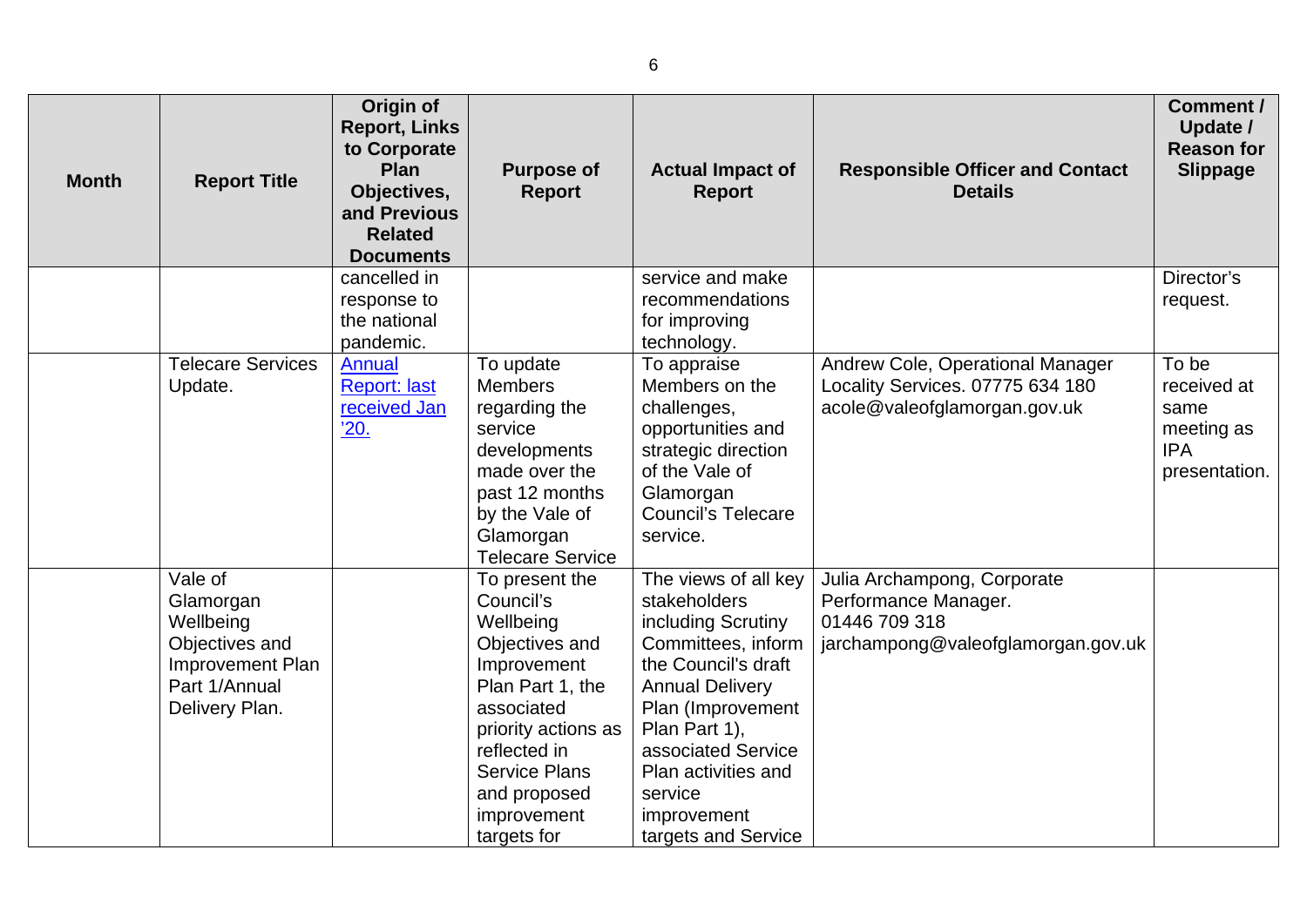| <b>Month</b> | <b>Report Title</b> | Origin of<br><b>Report, Links</b><br>to Corporate<br>Plan<br>Objectives,<br>and Previous<br><b>Related</b><br><b>Documents</b> | <b>Purpose of</b><br><b>Report</b>                                                                                                                              | <b>Actual Impact of</b><br><b>Report</b>                                                                                                                                                                                                                                                                                                                                                                                                                                                                                                           | <b>Responsible Officer and Contact</b><br><b>Details</b> | Comment /<br>Update /<br><b>Reason for</b><br><b>Slippage</b> |
|--------------|---------------------|--------------------------------------------------------------------------------------------------------------------------------|-----------------------------------------------------------------------------------------------------------------------------------------------------------------|----------------------------------------------------------------------------------------------------------------------------------------------------------------------------------------------------------------------------------------------------------------------------------------------------------------------------------------------------------------------------------------------------------------------------------------------------------------------------------------------------------------------------------------------------|----------------------------------------------------------|---------------------------------------------------------------|
|              |                     |                                                                                                                                | Cabinet's<br>consideration in<br>line with the<br>requirements of<br>the Local<br>Government<br>Measure and<br>Wellbeing of<br>Future<br><b>Generations Act</b> | Plans aligned to<br>this Committee's<br>remit are accurate,<br>up to date and<br>relevant and<br>become the main<br>document through<br>which performance<br>against the<br>Corporate Plan's<br><b>Annual Delivery</b><br>Plan is monitored<br>and measured. The<br>Council's<br>Corporate Plan<br>Performance<br>Measurement<br>Framework<br>identifies a relevant<br>set of performance<br>measures and<br>targets against<br>which the Annual<br>Delivery Plan can<br>be monitored and<br>measured in line<br>with requirements<br>of the Local |                                                          |                                                               |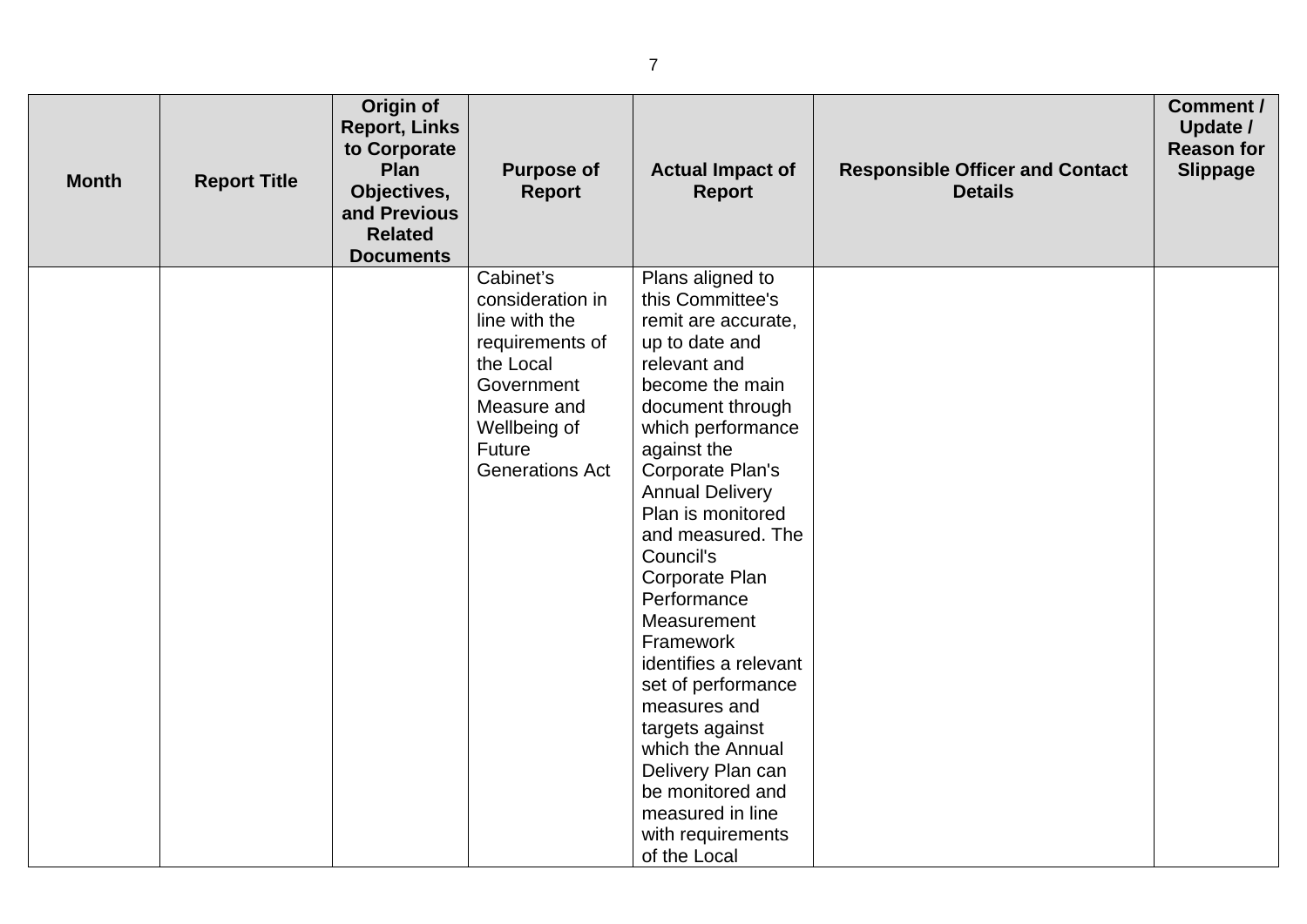| <b>Month</b>                   | <b>Report Title</b>                                                                                         | Origin of<br><b>Report, Links</b><br>to Corporate<br>Plan<br>Objectives,<br>and Previous<br><b>Related</b><br><b>Documents</b> | <b>Purpose of</b><br><b>Report</b>                                                                                                                     | <b>Actual Impact of</b><br><b>Report</b>                                                                                                                                                     | <b>Responsible Officer and Contact</b><br><b>Details</b>                                                                | Comment /<br>Update /<br><b>Reason for</b><br><b>Slippage</b>                    |
|--------------------------------|-------------------------------------------------------------------------------------------------------------|--------------------------------------------------------------------------------------------------------------------------------|--------------------------------------------------------------------------------------------------------------------------------------------------------|----------------------------------------------------------------------------------------------------------------------------------------------------------------------------------------------|-------------------------------------------------------------------------------------------------------------------------|----------------------------------------------------------------------------------|
|                                |                                                                                                             |                                                                                                                                |                                                                                                                                                        | Government<br>(Wales) Measure<br>2009 and in<br>delivering the<br><b>Annual Delivery</b><br><b>Plan the Council</b><br>takes into account<br>the diverse needs<br>of the local<br>community. |                                                                                                                         |                                                                                  |
|                                |                                                                                                             |                                                                                                                                |                                                                                                                                                        |                                                                                                                                                                                              |                                                                                                                         |                                                                                  |
| 13 <sup>th</sup> April<br>2021 | Revenue and<br><b>Capital Monitoring</b><br>1 <sup>st</sup> April 2020 to<br>31 <sup>st</sup> January 2021. | Cabinet<br><b>Forward Work</b><br>Programme<br>Item.                                                                           | To advise<br>Committee of the<br>progress relating<br>to revenue and<br>capital<br>expenditure for<br>the period 1st<br>April to 31st<br>January 2021. | <b>The Capital</b><br>Economic<br>Regeneration<br>Reserve is<br>managed<br>effectively.<br>and budgets are<br>matched to<br>operational<br>responsibilities.                                 | Carolyn Michael, Operational Manager<br>Accountancy.<br>01446 709 778<br>CMichael@valeofglamorgan.gov.uk                |                                                                                  |
| 13 <sup>th</sup> April<br>2021 | <b>Carers Strategy</b>                                                                                      | <b>Annual Report:</b><br>Last received<br>June 2019.                                                                           | To update<br>Scrutiny<br>Committee on<br>support for carers                                                                                            | Members are<br>apprised on the<br><b>Regional Work</b><br><b>Stream for Carers,</b><br>and the plans for a<br><b>Regional Strategy</b>                                                       | Amanda Phillips, Head of Resource<br>Management and Safeguarding.<br>01446 704 683<br>amphillips@valeofglamorgan.gov.uk | Added to<br>April 2021<br>as per<br>request from<br><b>Director</b><br>27/11/20. |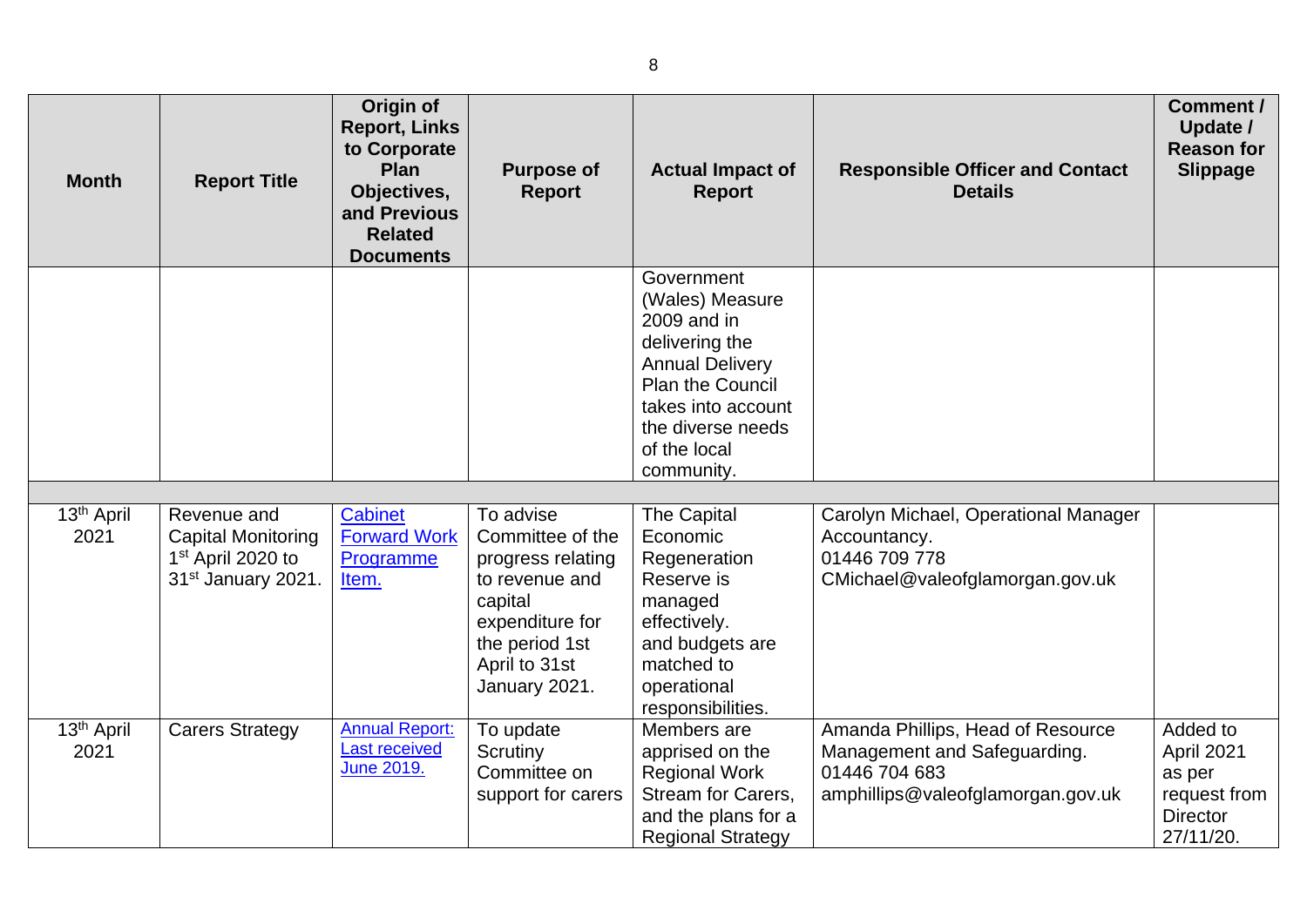| <b>Month</b> | <b>Report Title</b>                               | Origin of<br><b>Report, Links</b><br>to Corporate<br>Plan<br>Objectives,<br>and Previous<br><b>Related</b><br><b>Documents</b> | <b>Purpose of</b><br><b>Report</b>                                                                                                                                                                    | <b>Actual Impact of</b><br><b>Report</b>                                                                                                                                                                                                                                                                                                   | <b>Responsible Officer and Contact</b><br><b>Details</b>                                                   | Comment /<br>Update /<br><b>Reason for</b><br><b>Slippage</b> |
|--------------|---------------------------------------------------|--------------------------------------------------------------------------------------------------------------------------------|-------------------------------------------------------------------------------------------------------------------------------------------------------------------------------------------------------|--------------------------------------------------------------------------------------------------------------------------------------------------------------------------------------------------------------------------------------------------------------------------------------------------------------------------------------------|------------------------------------------------------------------------------------------------------------|---------------------------------------------------------------|
|              |                                                   |                                                                                                                                |                                                                                                                                                                                                       | for Carers as well<br>as an up to date<br>overview of the<br>current services<br>and support<br>available to carers<br>in the Vale of<br>Glamorgan.                                                                                                                                                                                        |                                                                                                            |                                                               |
|              |                                                   |                                                                                                                                |                                                                                                                                                                                                       |                                                                                                                                                                                                                                                                                                                                            |                                                                                                            |                                                               |
| May 2021     | Quarter 3<br>Performance<br>Reporting<br>2020/21. | Quarter 2<br>Reported:<br>December<br>'20.                                                                                     | To present<br>Quarter 3<br>performance<br>results in<br>delivering the<br><b>Council's Annual</b><br>Delivery Plan<br>commitments as<br>aligned to the<br>Corporate Plan<br>Well-being<br>Objectives. | To ensure the<br>Council clearly<br>demonstrates the<br>progress being<br>made towards<br>achieving its<br>Corporate Plan<br>Well-being<br>Outcomes aimed at<br>making a positive<br>difference to the<br>lives of Vale of<br>Glamorgan citizens<br>and to ensure the<br>Council is<br>effectively<br>assessing its<br>performance in line | Julia Archampong, Corporate<br>Performance Manager.<br>01446 709 318<br>jarchampong@valeofglamorgan.gov.uk |                                                               |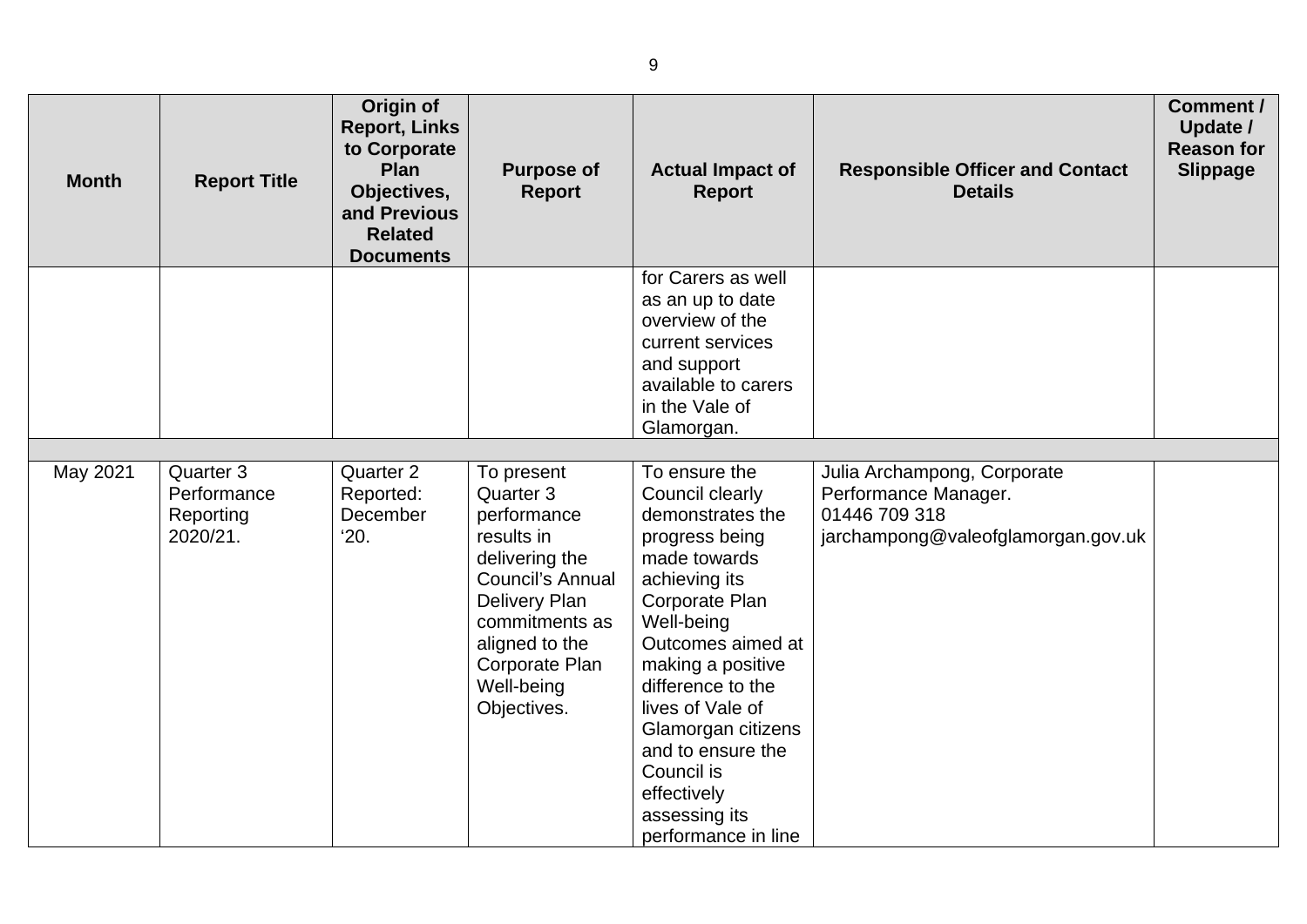| <b>Month</b> | <b>Report Title</b>                                                                                                                                          | Origin of<br><b>Report, Links</b><br>to Corporate<br>Plan<br>Objectives,<br>and Previous<br><b>Related</b><br><b>Documents</b> | <b>Purpose of</b><br><b>Report</b>                                                                                                 | <b>Actual Impact of</b><br><b>Report</b>                                                                                                                                                                                                                                                                                                         | <b>Responsible Officer and Contact</b><br><b>Details</b>                                                  | Comment /<br>Update /<br><b>Reason for</b><br><b>Slippage</b> |
|--------------|--------------------------------------------------------------------------------------------------------------------------------------------------------------|--------------------------------------------------------------------------------------------------------------------------------|------------------------------------------------------------------------------------------------------------------------------------|--------------------------------------------------------------------------------------------------------------------------------------------------------------------------------------------------------------------------------------------------------------------------------------------------------------------------------------------------|-----------------------------------------------------------------------------------------------------------|---------------------------------------------------------------|
|              |                                                                                                                                                              |                                                                                                                                |                                                                                                                                    | with the<br>requirement to<br>secure continuous<br>improvement<br>outlined in the<br><b>Local Government</b><br>Measure (Wales)<br>2009 and reflecting<br>the requirement of<br>the Well-being of<br><b>Future Generations</b><br>(Wales) Act 2015<br>that it maximises its<br>contribution to<br>achieving the<br>wellbeing goals for<br>Wales. |                                                                                                           |                                                               |
| May 2021     | 4 <sup>th</sup> Quarter<br><b>Scrutiny Decision</b><br>Tracking of<br>Recommendations<br>and Updated<br><b>Work Programme</b><br><b>Schedule</b><br>2021/22. | Last Quarter 3<br>report<br>received Jan<br>'20.                                                                               | To report<br>progress on the<br>Scrutiny<br>recommendations<br>and to confirm<br>the Committee's<br>work programme<br>for 2021/22. | To maintain<br>effective tracking of<br>the Committee's<br>recommendations.                                                                                                                                                                                                                                                                      | Amy Rudman, Democratic & Scrutiny<br>Services Officer.<br>01446 709 855<br>arudman@valeofglamorgan.gov.uk |                                                               |
|              | Sports & Play:<br>Update                                                                                                                                     | <b>Annual</b><br><b>Report</b> ; last                                                                                          | To advise on the<br>current activities                                                                                             | To note the current<br>good work being                                                                                                                                                                                                                                                                                                           | Dave Knevett, Operational Manager,<br>Neighbourhood Services, Healthy                                     |                                                               |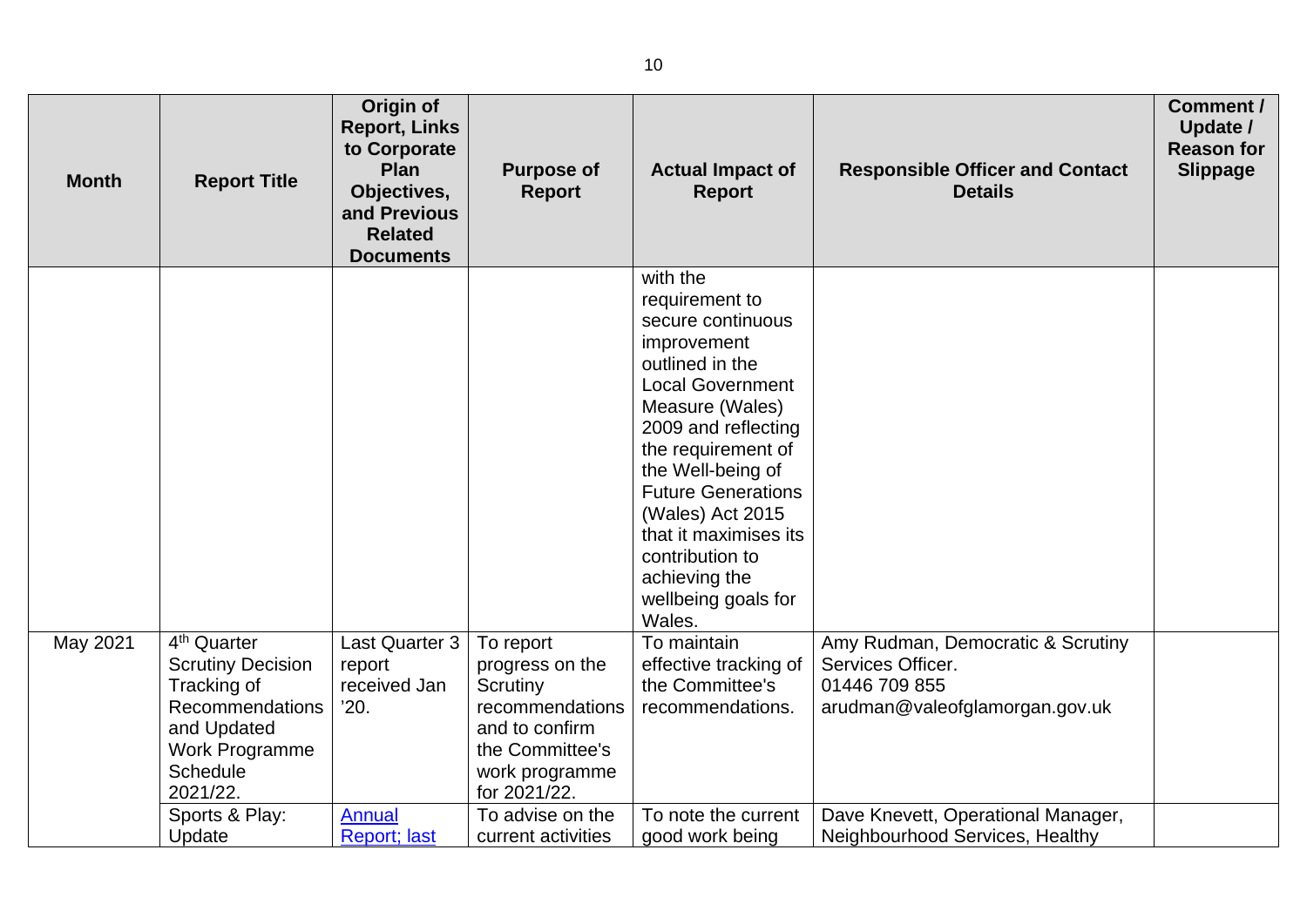| <b>Month</b> | <b>Report Title</b> | Origin of<br><b>Report, Links</b><br>to Corporate<br><b>Plan</b><br>Objectives,<br>and Previous<br><b>Related</b><br><b>Documents</b> | <b>Purpose of</b><br>Report        | <b>Actual Impact of</b><br>Report        | <b>Responsible Officer and Contact</b><br><b>Details</b> | <b>Comment /</b><br>Update /<br><b>Reason for</b><br><b>Slippage</b> |
|--------------|---------------------|---------------------------------------------------------------------------------------------------------------------------------------|------------------------------------|------------------------------------------|----------------------------------------------------------|----------------------------------------------------------------------|
|              |                     | received<br>February '20.                                                                                                             | and operations of<br>the Council's | undertaken by the<br>Council's Sport and | Living & Performance.<br>01446 704 817                   |                                                                      |
|              |                     |                                                                                                                                       | Sport & Play                       | <b>Play Development</b>                  | DPKnevett@valeofglamorgan.gov.uk                         |                                                                      |
|              |                     |                                                                                                                                       | section.                           | Team.                                    |                                                          |                                                                      |

## **Other matters requested by Committee to be added into schedule as and when available**

| <b>Report/References/Presentations</b>               | <b>Responsible Officer and</b>   | <b>Commentary</b>                            |
|------------------------------------------------------|----------------------------------|----------------------------------------------|
|                                                      | <b>Contact Details</b>           |                                              |
| Presentation - Cogan Wellbeing Hub Annual Update, Mr | External Presenter - Mr Walsh.   | Was due January 2020 but delayed due to on-  |
| Geoff Walsh UHB.                                     | VoG Contact: Amy Rudman          | going discussions between UHB and VoG.       |
|                                                      | 01446 709 855                    | Presentation last received January 2019.     |
|                                                      | arudman@valeofglmaorgan.gov.uk   |                                              |
| Presentation - Autistic Spectrum Disorder.           | VoG Contact: Amy Rudman          | Confirmation of presenter pending.           |
|                                                      | 01446 709 855                    | Report raised during Committee discussion at |
|                                                      | arudman@valeofglmaorgan.gov.uk   | January 2020 meeting Min No. 582.            |
|                                                      |                                  | Due to the national pandemic delays,         |
|                                                      |                                  | presentation to be received alongside annual |
|                                                      |                                  | report scheduled for January 2021.           |
| Reshaping Services - Adult Day Services Meal         | Lance Carver, Director of Social | Reference from Cabinet                       |
| Provision                                            | Services.                        | Was scheduled for March '20 Cabinet agenda   |
|                                                      | 01446 704 678                    | but disrupted by national pandemic.          |
|                                                      | lcarver@valeofglamorgan.gov.uk   | Pending Report going to future Cabinet       |
|                                                      |                                  | meeting post Pandemic.                       |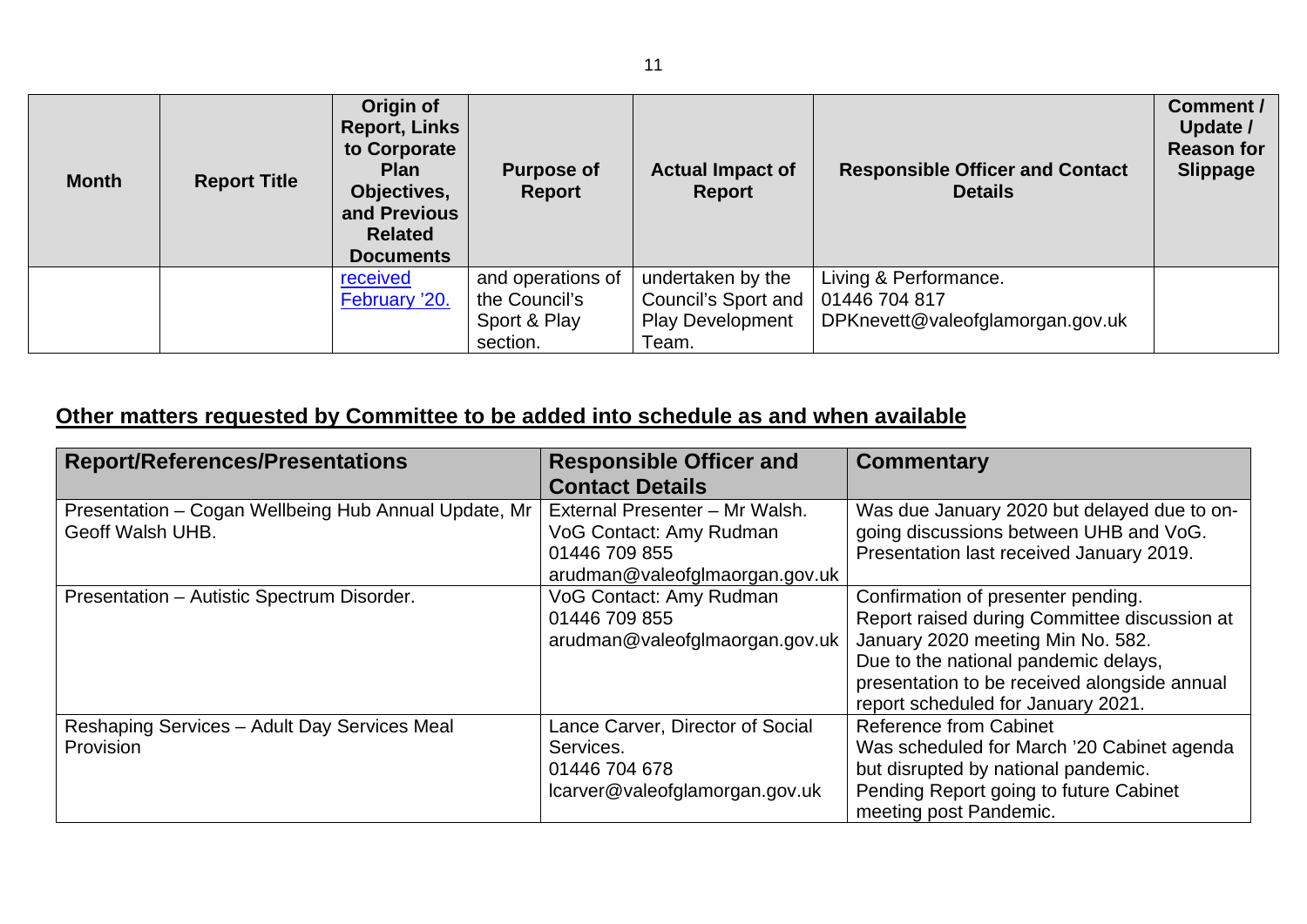| Presentation - Cardiff and Vale Suicide and Self-Harm<br>Prevention Strategy 2017-2020: 12 Monthly Update -<br>Suzanne Wood. | Dr Suzanne Wood<br><b>Consultant in Public Health</b><br><b>Medicine</b><br>02921 836503<br>suzanne.wood@wales.nhs.uk | Last presented March 2019 (annual).<br>Dr Wood confirmed in Feb '20 that the strategy<br>was undergoing a refresh process and<br>therefore would be available to present in July<br>2020.<br>July 2020 meeting cancelled in response to<br>the national pandemic.<br>Dr Wood requested postponement on<br>08/10/20 due to Covid-19. |
|------------------------------------------------------------------------------------------------------------------------------|-----------------------------------------------------------------------------------------------------------------------|-------------------------------------------------------------------------------------------------------------------------------------------------------------------------------------------------------------------------------------------------------------------------------------------------------------------------------------|
| Presentation - The Cardiff and Vale Dementia Strategy<br>2017-2027 Annual Update- Suzanne Wood.                              | Dr Suzanne Wood<br><b>Consultant in Public Health</b><br>Medicine<br>02921 836503<br>suzanne.wood@wales.nhs.uk        | Last presented July 2019 (received when<br>applicable).<br>Was due July 2020 but delayed due to the<br>meeting being cancelled in response to the<br>national pandemic.<br>Dr Wood requested postponement on<br>08/10/20 due to Covid-19 until 2021.                                                                                |
| Presentation - Emotional Wellbeing & Mental Health<br>Services Annual Update - Rose Whittle.                                 | Dr Suzanne Wood<br><b>Consultant in Public Health</b><br><b>Medicine</b><br>02921 836503<br>suzanne.wood@wales.nhs.uk | Last presented January 2020 (annual).<br>Dr Wood requested postponement on<br>08/10/20 due to Covid-19 until 2021.                                                                                                                                                                                                                  |

## **Annual Reports**

| <b>Report</b>                          | <b>Responsible Officer and</b>        | <b>Commentary</b>        |
|----------------------------------------|---------------------------------------|--------------------------|
|                                        | <b>Contact Details</b>                |                          |
|                                        | <b>Performance Monitoring Reports</b> |                          |
|                                        |                                       |                          |
| Vale of Glamorgan Annual Delivery Plan | Julia Archampong, Corporate           | Usually March each year. |
| (Improvement Plan Part 1) 20**/**.     | Performance Manager.                  |                          |
|                                        | 01446 709 318                         |                          |
|                                        | jarchampong@valeofglamorgan.gov.uk    |                          |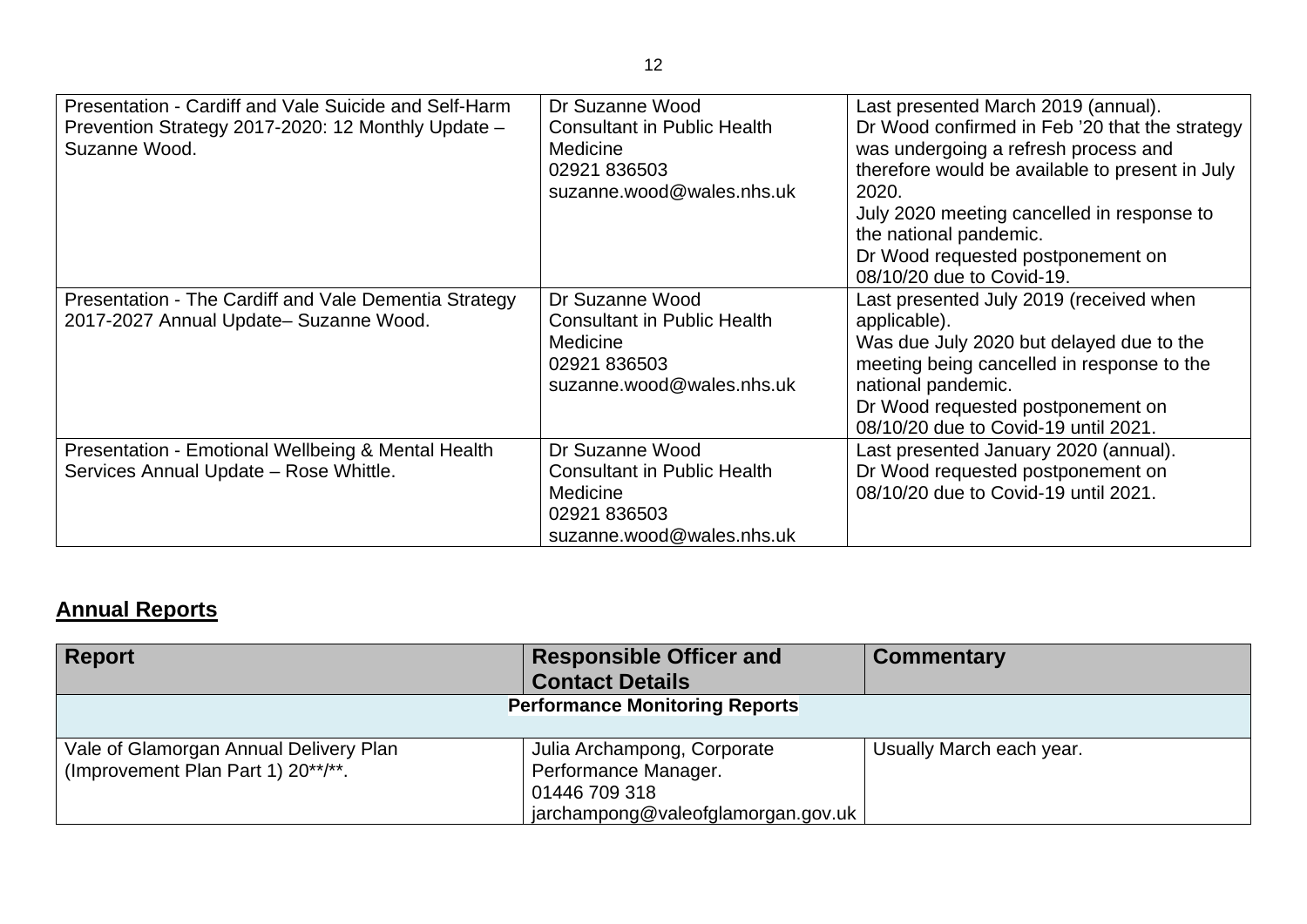|                                      | Usually in September each year.                                                                                                                                                                                                                                                                                                                                                                                                                                                                                                                                                                               |
|--------------------------------------|---------------------------------------------------------------------------------------------------------------------------------------------------------------------------------------------------------------------------------------------------------------------------------------------------------------------------------------------------------------------------------------------------------------------------------------------------------------------------------------------------------------------------------------------------------------------------------------------------------------|
| Performance Manager.                 |                                                                                                                                                                                                                                                                                                                                                                                                                                                                                                                                                                                                               |
| 01446 709 318                        |                                                                                                                                                                                                                                                                                                                                                                                                                                                                                                                                                                                                               |
| jarchampong@valeofglamorgan.gov.uk   |                                                                                                                                                                                                                                                                                                                                                                                                                                                                                                                                                                                                               |
|                                      |                                                                                                                                                                                                                                                                                                                                                                                                                                                                                                                                                                                                               |
|                                      |                                                                                                                                                                                                                                                                                                                                                                                                                                                                                                                                                                                                               |
| Carolyn Michael, Operational Manager | Usually in July each year.                                                                                                                                                                                                                                                                                                                                                                                                                                                                                                                                                                                    |
|                                      |                                                                                                                                                                                                                                                                                                                                                                                                                                                                                                                                                                                                               |
|                                      |                                                                                                                                                                                                                                                                                                                                                                                                                                                                                                                                                                                                               |
|                                      |                                                                                                                                                                                                                                                                                                                                                                                                                                                                                                                                                                                                               |
|                                      | Usually in December each year.                                                                                                                                                                                                                                                                                                                                                                                                                                                                                                                                                                                |
|                                      |                                                                                                                                                                                                                                                                                                                                                                                                                                                                                                                                                                                                               |
|                                      |                                                                                                                                                                                                                                                                                                                                                                                                                                                                                                                                                                                                               |
|                                      | Usually in December each year.                                                                                                                                                                                                                                                                                                                                                                                                                                                                                                                                                                                |
|                                      |                                                                                                                                                                                                                                                                                                                                                                                                                                                                                                                                                                                                               |
| 01446 709 778                        |                                                                                                                                                                                                                                                                                                                                                                                                                                                                                                                                                                                                               |
| CMichael@valeofglamorgan.gov.uk      |                                                                                                                                                                                                                                                                                                                                                                                                                                                                                                                                                                                                               |
|                                      |                                                                                                                                                                                                                                                                                                                                                                                                                                                                                                                                                                                                               |
|                                      |                                                                                                                                                                                                                                                                                                                                                                                                                                                                                                                                                                                                               |
|                                      | Usually in February each year.                                                                                                                                                                                                                                                                                                                                                                                                                                                                                                                                                                                |
| Neighbourhood Services, Healthy      |                                                                                                                                                                                                                                                                                                                                                                                                                                                                                                                                                                                                               |
| Living & Performance.                |                                                                                                                                                                                                                                                                                                                                                                                                                                                                                                                                                                                                               |
|                                      |                                                                                                                                                                                                                                                                                                                                                                                                                                                                                                                                                                                                               |
|                                      |                                                                                                                                                                                                                                                                                                                                                                                                                                                                                                                                                                                                               |
|                                      | Usually in May each year.                                                                                                                                                                                                                                                                                                                                                                                                                                                                                                                                                                                     |
|                                      | Received early in Feb 2020.                                                                                                                                                                                                                                                                                                                                                                                                                                                                                                                                                                                   |
|                                      |                                                                                                                                                                                                                                                                                                                                                                                                                                                                                                                                                                                                               |
|                                      |                                                                                                                                                                                                                                                                                                                                                                                                                                                                                                                                                                                                               |
|                                      |                                                                                                                                                                                                                                                                                                                                                                                                                                                                                                                                                                                                               |
|                                      |                                                                                                                                                                                                                                                                                                                                                                                                                                                                                                                                                                                                               |
|                                      |                                                                                                                                                                                                                                                                                                                                                                                                                                                                                                                                                                                                               |
|                                      | Julia Archampong, Corporate<br><b>Financial Reports</b><br>Accountancy.<br>01446 709 778<br>CMichael@valeofglamorgan.gov.uk<br>Carolyn Michael, Operational Manager<br>Accountancy.<br>01446 709 778<br>CMichael@valeofglamorgan.gov.uk<br>Carolyn Michael, Operational Manager<br>Accountancy.<br><b>Leisure Reports</b><br>Dave Knevett, Operational Manager,<br>01446 704 817<br>DPKnevett@valeofglamorgan.gov.uk<br>Dave Knevett, Operational Manager,<br>Neighbourhood Services, Healthy<br>Living & Performance.<br>01446 704 817<br>DPKnevett@valeofglamorgan.gov.uk<br><b>Social Services Reports</b> |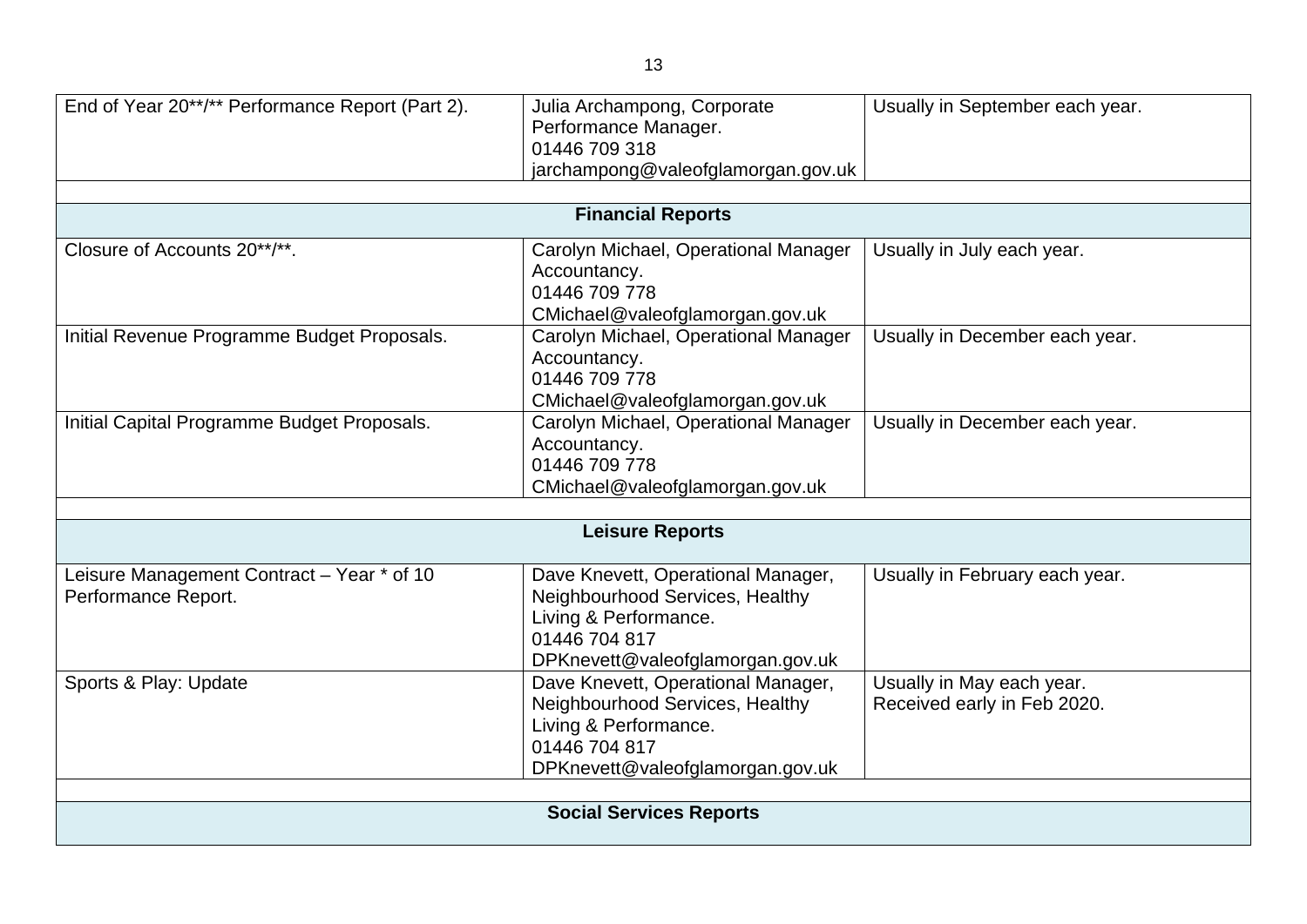| Update on the Cardiff and Vale of Glamorgan<br>Regional Partnership Board.          | Cath Doman, Director of Health and<br>Social Care, Integration at Cardiff and<br>Vale Integrated Health and Social Care<br>Partnership. | Usually in January each year.                         |
|-------------------------------------------------------------------------------------|-----------------------------------------------------------------------------------------------------------------------------------------|-------------------------------------------------------|
| Autistic Spectrum Disorder (ASD): Adult Autism Team.                                | Keith Ingram, Autistic Spectrum<br>Disorder Project Lead Officer.<br>02921 824 240<br>keingram@valeofglamorgan.gov.uk                   | Usually in January each year.                         |
| Telecare Services Update.                                                           | Andrew Cole, Operational Manager<br>Locality Services. 07775 634 180<br>acole@valeofglamorgan.gov.uk                                    | Usually in January each year.                         |
| Annual Report of the Director of Social Services 20**-<br>20** - Challenge Version. | Lance Carver, Director of Social<br>Services.<br>01446 704 678<br>lcarver@valeofglamorgan.gov.uk                                        | Usually in June each year.                            |
| Support for Carers in the Vale of Glamorgan (Carer's<br>Strategy).                  | Amanda Phillips, Head of Resource<br>Management and Safeguarding.<br>01446 704 683<br>amphillips@valeofglamorgan.gov.uk                 | Usually in June each year.                            |
| Corporate Safeguarding Annual Report.                                               | Rachel Evans, Head of Children and<br>Young People Services.<br>01446 704 792<br>RJEvans@valeofglamorgan.gov.uk                         | Usually in July each year.<br>Reference from Cabinet. |
| Families First 20**-** Annual Report.                                               | Mark Davies, Prevention & Partnership<br>Manager.<br>01446 709 269<br>MDDavies@valeofglamorgan.gov.uk                                   | Usually in July each year.                            |
| Family Information Service Annual Report 20**/**.                                   | Amanda Phillips, Head of Resource<br>Management and Safeguarding.<br>01446 704 683<br>amphillips@valeofglamorgan.gov.uk                 | Usually in July each year.                            |
| Children and Young People Services Annual<br>Placement Review - Annual Update.      | Rachel Evans, Head of Children and<br>Young People Services.<br>01446 704 792<br>RJEvans@valeofglamorgan.gov.uk                         | Usually in September each year.                       |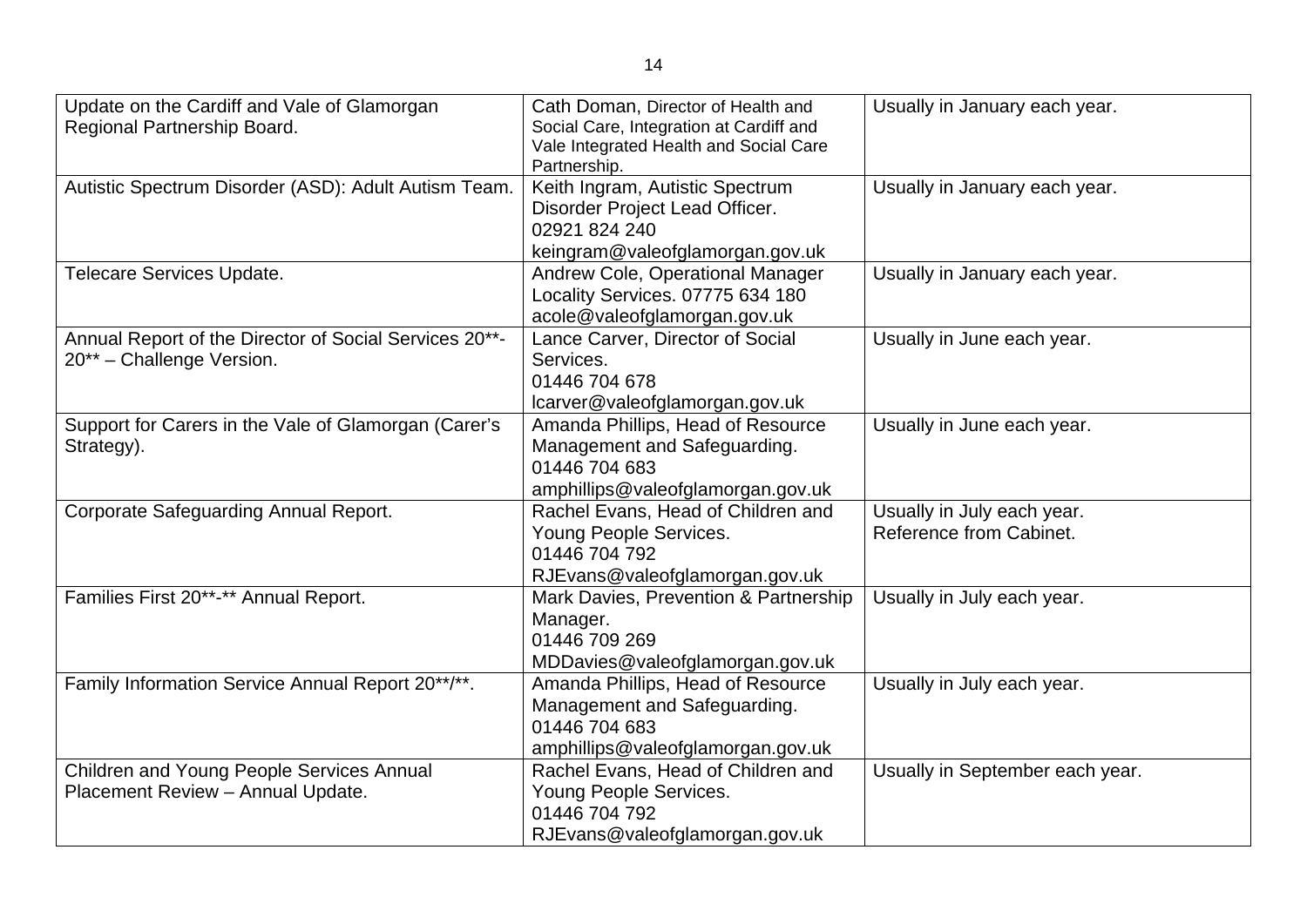| Annual Social Services Representations and<br>Complaints Report 20**/**.            | Amanda Phillips, Head of Resource<br>Management and Safeguarding.<br>01446 704 683                                                                   | Usually in October each year.  |
|-------------------------------------------------------------------------------------|------------------------------------------------------------------------------------------------------------------------------------------------------|--------------------------------|
| Vale, Valleys and Cardiff Regional Adoption<br>Collaborative Annual Report 20**/**. | amphillips@valeofglamorgan.gov.uk<br>Rachel Evans, Head of Children and<br>Young People Services.<br>01446 704 792<br>RJEvans@valeofglamorgan.gov.uk | Usually in November each year. |

## **Biannual Reports**

| Report                                           | <b>Responsible Officer and</b>     | <b>Commentary</b>             |
|--------------------------------------------------|------------------------------------|-------------------------------|
|                                                  | <b>Contact Details</b>             |                               |
| Corporate Safeguarding Mid-Year Report.          | Rachel Evans, Head of Children and | Usually in January each year. |
|                                                  | Young People Services.             | Reference from Cabinet.       |
|                                                  | 01446 704 792                      |                               |
|                                                  | RJEvans@valeofglamorgan.gov.uk     |                               |
| <b>Children and Young People Services Annual</b> | Rachel Evans, Head of Children and | Usually in March each year.   |
| Placement Review - Six Month Activity Update.    | Young People Services.             |                               |
|                                                  | 01446 704 792                      |                               |
|                                                  | RJEvans@valeofglamorgan.gov.uk     |                               |
|                                                  | Integrated Family Support Team     |                               |
|                                                  | Manager – Karen Worman             |                               |

## **Quarterly Reports**

| <b>Report</b>                                                                                       | <b>Responsible Officer and</b><br><b>Contact Details</b> | <b>Commentary</b>                                        |
|-----------------------------------------------------------------------------------------------------|----------------------------------------------------------|----------------------------------------------------------|
| 4 <sup>th</sup> Quarter Scrutiny Decision Tracking of<br>Recommendations and Updated Work Programme | Amy Rudman, Democratic & Scrutiny<br>Services Officer.   | Usually May each year.<br>Reporting on Jan, Feb and Mar. |
| Schedule 2020/21.                                                                                   | 01446 709 855<br>arudman@valeofglamorgan.gov.uk          |                                                          |